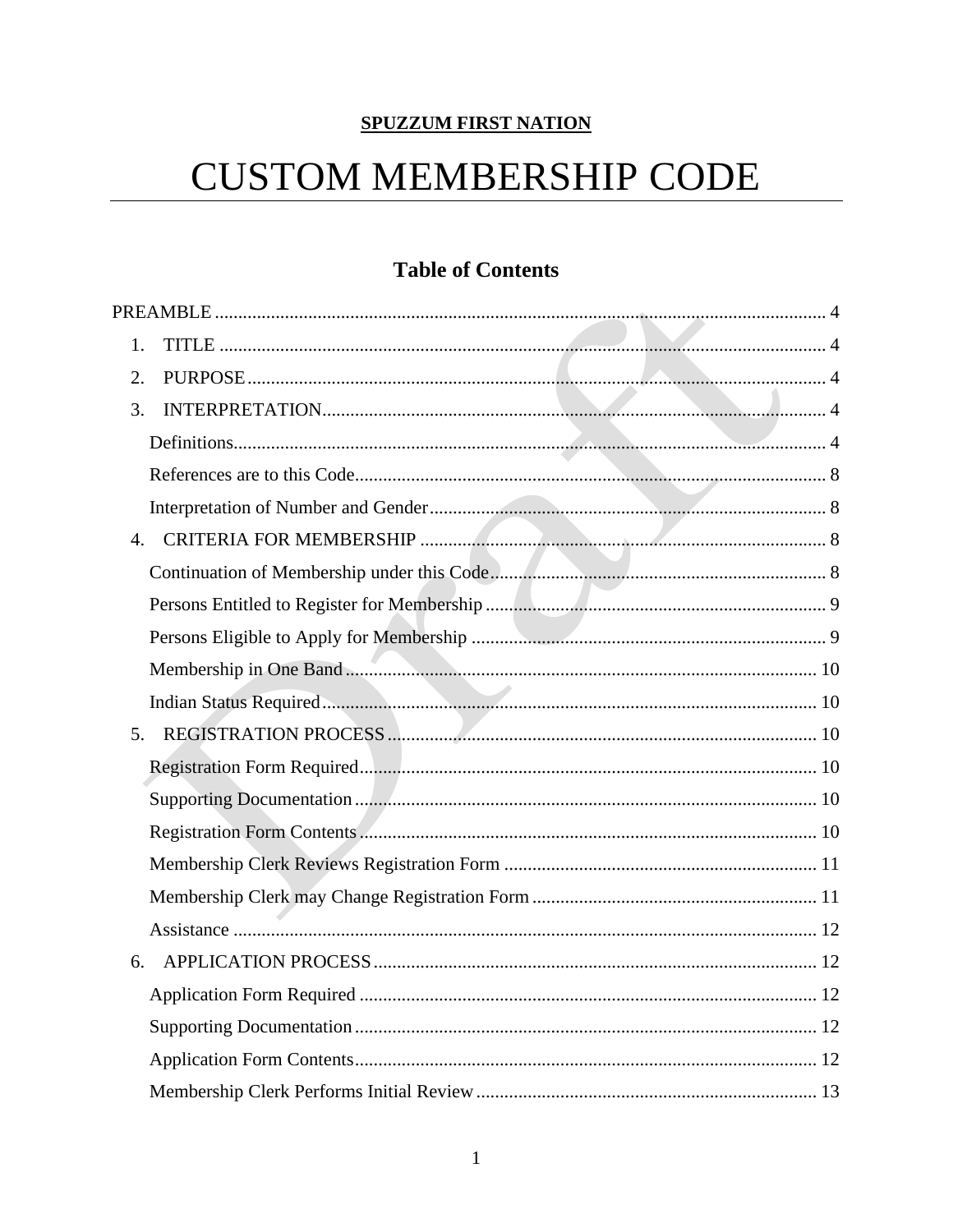| Membership Committee Reviews Application Package and Makes Decision 13 |  |
|------------------------------------------------------------------------|--|
|                                                                        |  |
|                                                                        |  |
|                                                                        |  |
| 7.                                                                     |  |
|                                                                        |  |
| Removal for Error, Fraud or Deceit in Application or Registration 15   |  |
|                                                                        |  |
|                                                                        |  |
|                                                                        |  |
| 8.                                                                     |  |
|                                                                        |  |
|                                                                        |  |
|                                                                        |  |
|                                                                        |  |
|                                                                        |  |
| 9.                                                                     |  |
|                                                                        |  |
|                                                                        |  |
|                                                                        |  |
| 10.                                                                    |  |
|                                                                        |  |
|                                                                        |  |
|                                                                        |  |
| 11.                                                                    |  |
| 12.                                                                    |  |
| 13.                                                                    |  |
|                                                                        |  |
| SCHEDULE B: SUPPORTING DOCUMENTATION FOR REGISTRATION  29              |  |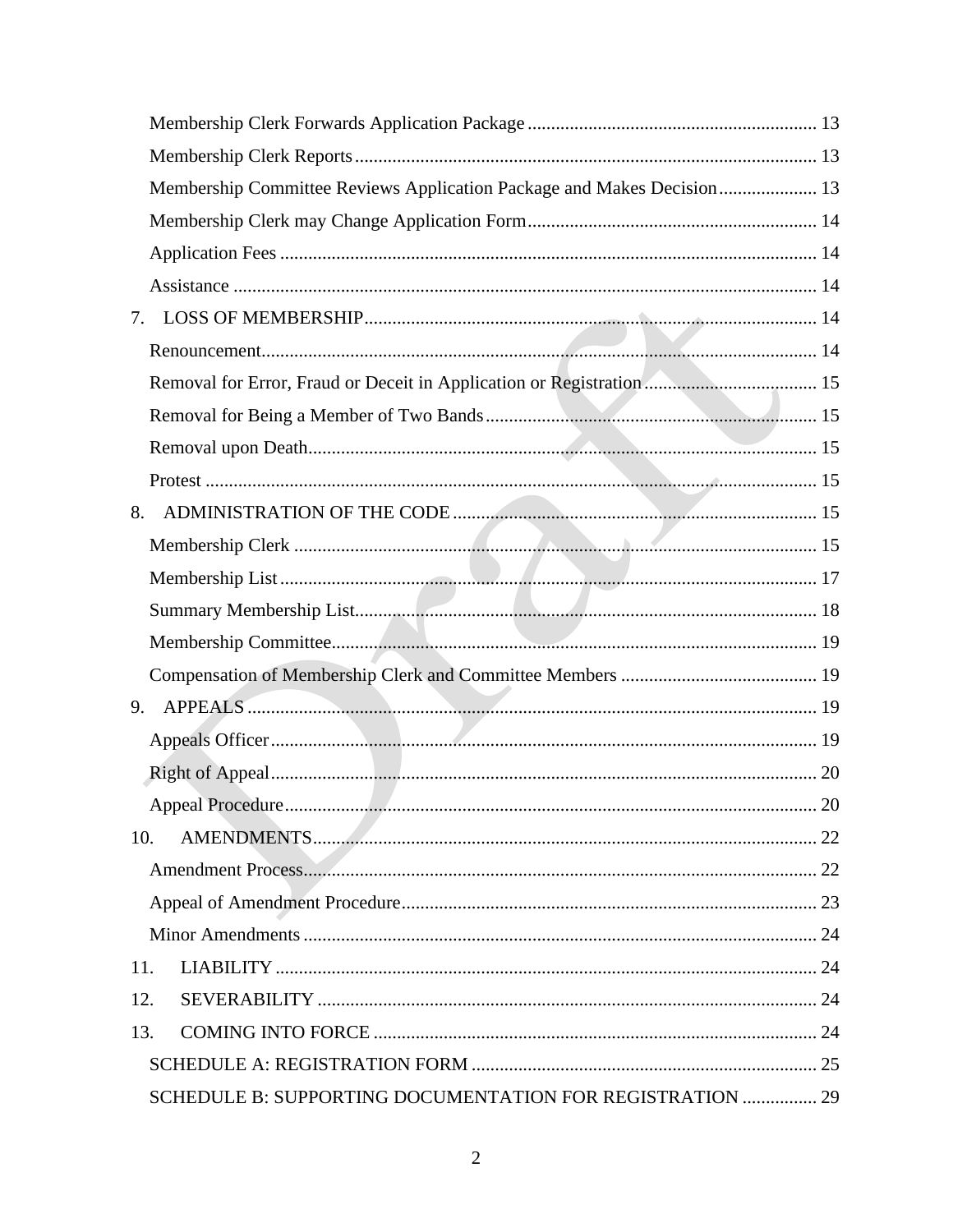| SCHEDULE E: SUPPORTING DOCUMENTATION FOR APPLICATION  36 |  |
|----------------------------------------------------------|--|
|                                                          |  |
|                                                          |  |
| SCHEDULE H: MEMBERSHIP COMMITTEE TERMS OF REFERENCE 39   |  |
|                                                          |  |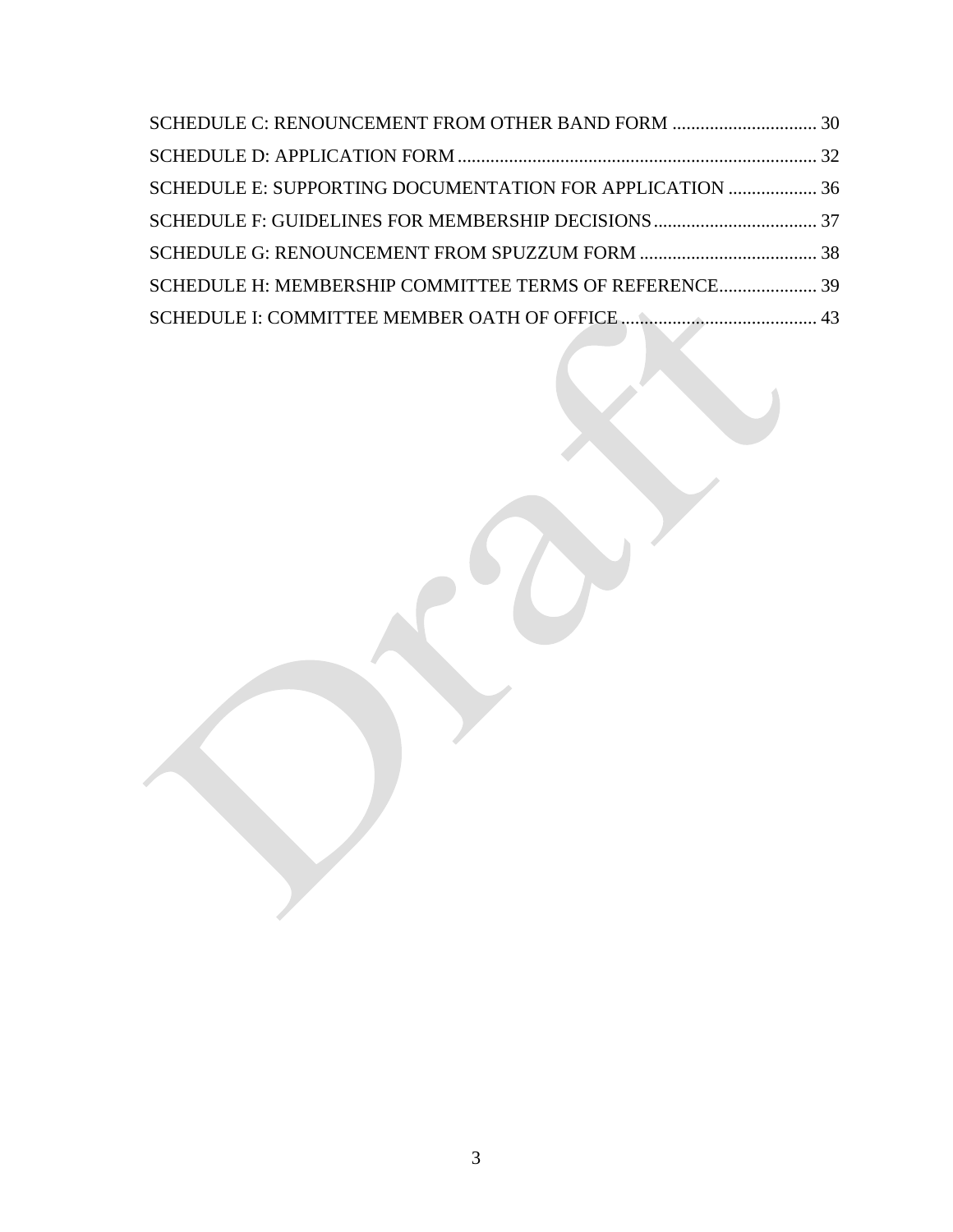# <span id="page-3-0"></span>**PREAMBLE**

WHEREAS the Spuzzum First Nation ("Spuzzum Nation") has the inherent right to selfgovernment, as recognized and affirmed by section 35(1) of the *Constitution Act, 1982*, and the authority to adopt, by way of custom, a method for determining its membership;

AND WHEREAS the Spuzzum Nation wishes to protect and enhance its cultural integrity, social harmony and economic stability;

AND WHEREAS the Spuzzum Nation in 1987 adopted its own custom membership code, entitled the Spuzzum Indian Band Membership Rules, and assumed control of its membership pursuant to section 10 of the *Indian Act*, R.S.C. 1985, c. I-5;

AND WHEREAS the Spuzzum Nation wishes to modernize and revitalize its custom membership code;

AND WHEREAS members of the Spuzzum Nation have been consulted and have approved by referendum the enactment of this revised Spuzzum First Nation Custom Membership Code;

WE THEREFORE set forth here our revised and amended Spuzzum First Nation Custom Membership Code.

# <span id="page-3-1"></span>**1. TITLE**

1.1. The full name of this Code is the Spuzzum First Nation Custom Membership Code (2021).

# <span id="page-3-2"></span>**2. PURPOSE**

2.1. The purpose of this Code is to establish rules and procedures for matters related to the Membership of the Spuzzum Nation.

# <span id="page-3-3"></span>**3. INTERPRETATION**

# <span id="page-3-4"></span>**Definitions**

- 3.1. In this Code the following words and expressions will, unless inconsistent with the subject matter, have the following meanings:
	- (a) "Adoption" and "Adopted" mean the legal transfer of parental rights and responsibilities from the birthparent(s) of a Minor to another person and includes adoptions according to Spuzzum Nation custom;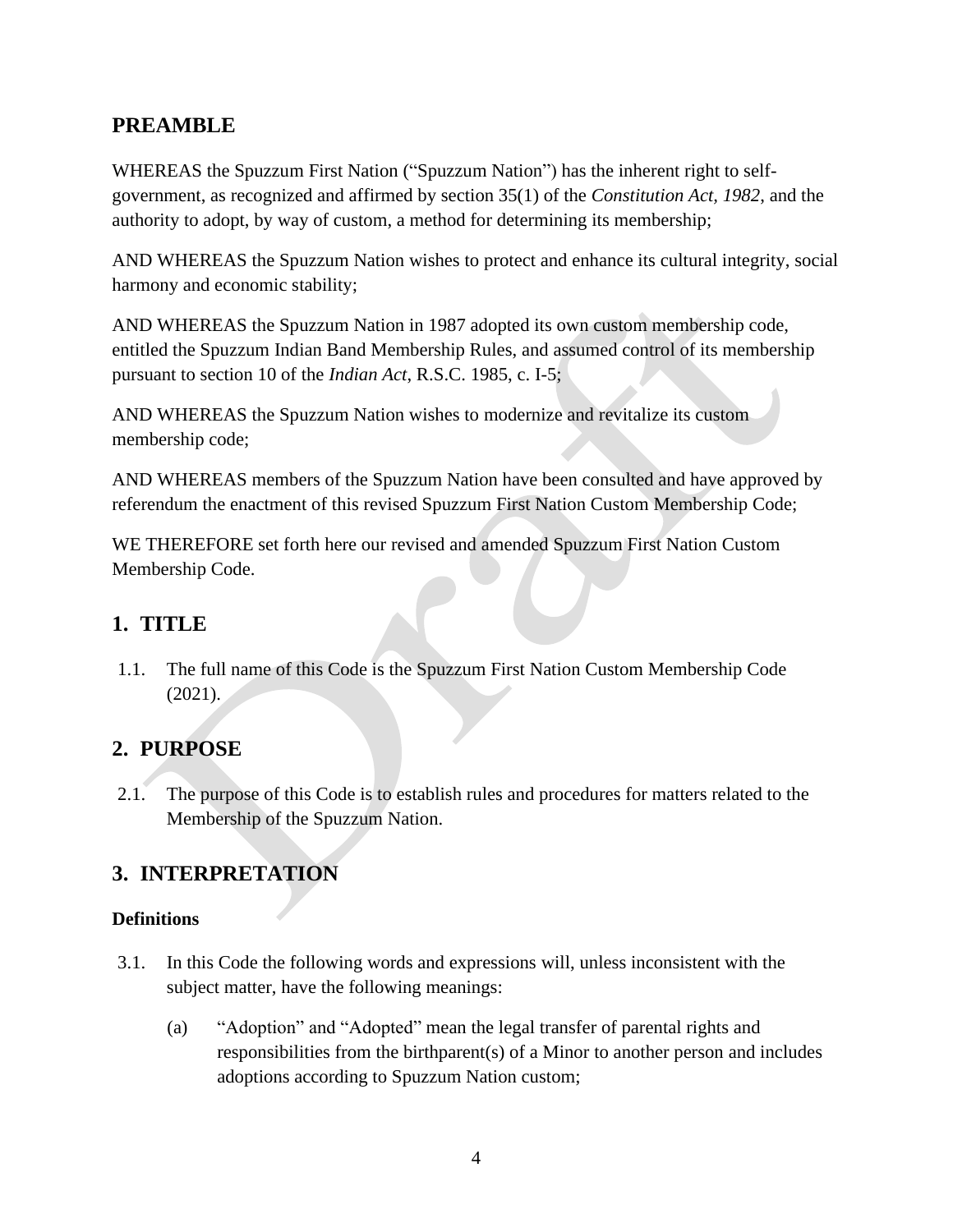- (b) "Appellant" has the meaning set out in Part 9 [*Appeals*];
- (c) "Applicant" means a person who is applying for Membership pursuant to the Application process set out in Part 6 [*Application Process*];
- (d) "Application" means an application for Membership made pursuant to the process set out in Part 6 [*Application Process*];
- (e) "Application Form" means the application form provided in Schedule D or as reasonably amended by the Membership Clerk, pursuant to Section 6.9 [*Membership Clerk may Change Application Form*];
- (f) "Application Package" means the Application Form, supporting documentation and any other materials related to an Application that are forwarded from the Membership Clerk to the Membership Committee pursuant to Section [6.5](#page-12-4) [*Membership Clerk Forwards Application Package*];
- (g) "Apply" means to apply for Membership pursuant to the process set out in Part 6 [*Application Process*];
- (h) "Band" means an Indian band as defined by the *Indian Act*;
- (i) "Band Council Resolution" and "BCR" mean a resolution of the Council approved by a quorum of the Council present at a duly convened meeting;
- (j) "Birth Certificate" means an official certificate evidencing the birth of a person provided by the Vital Statistics Agency of British Columbia or the equivalent agency in another jurisdiction;
- (k) "Child" means the biological or Adopted first-generation descendant of a person;
- (l) "Code" means this Spuzzum First Nation Custom Membership Code (2021)*,* as amended and revised;
- (m) "Committee Appointment Meeting" means a duly convened meeting held for the purpose of appointing Committee Members to the Membership Committee, pursuant to Schedule H;
- (n) "Committee Member" means a member of the Membership Committee;
- (o) "Community" means the Spuzzum Nation's community, and includes Members living both on-Reserve and off-Reserve;
- (p) "Council" means the persons elected to Spuzzum Nation's chief and council pursuant to the Custom Election Code;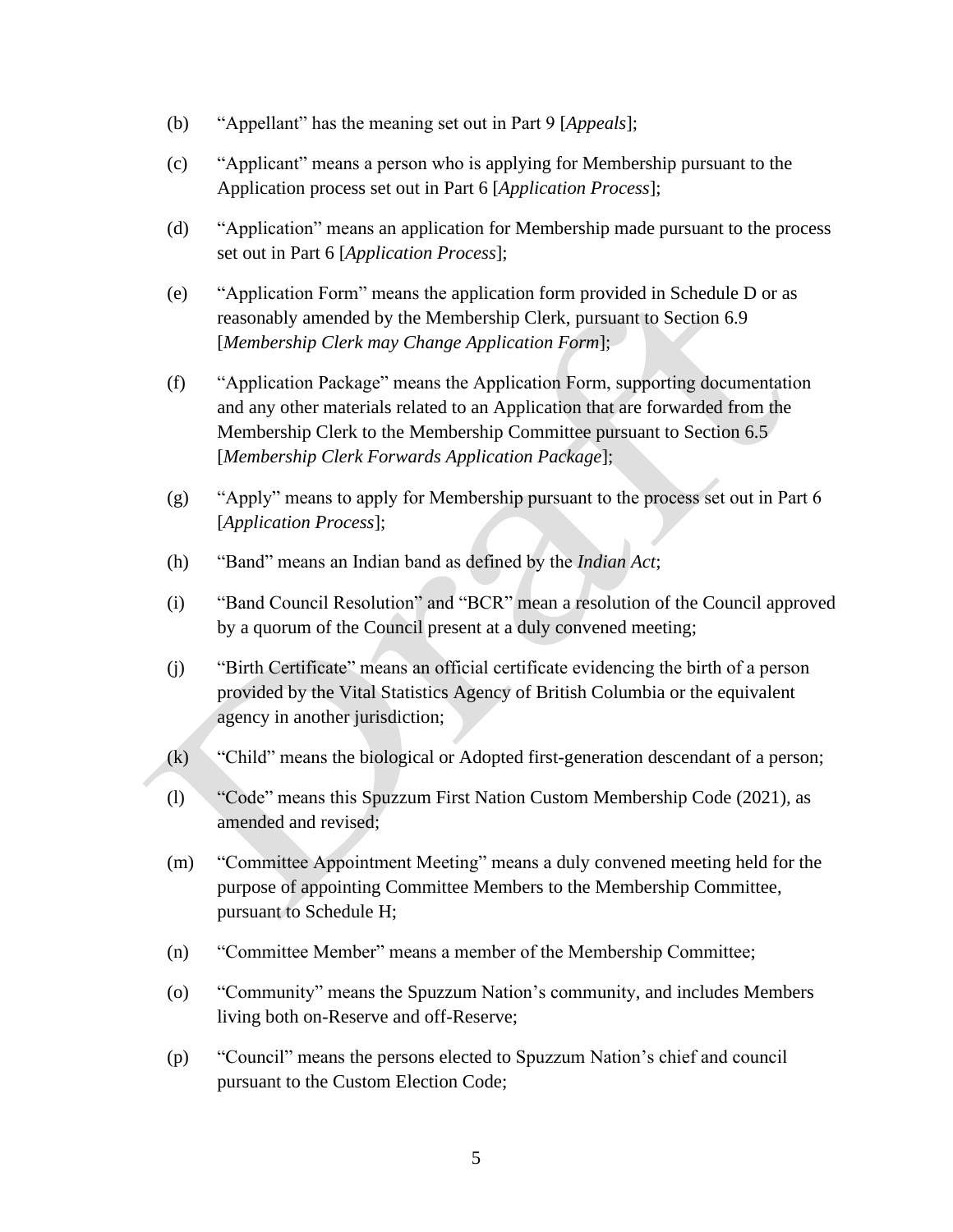- (q) "Council Member" means a person elected to occupy a position on Council pursuant to the Custom Election Code, and includes the position of chief;
- (r) "Custom Election Code" means the *Spuzzum First Nation Custom Election Code*;
- (s) "Death Certificate" means an official certificate evidencing the death of a person provided by the Vital Statistics Agency of British Columbia or the equivalent agency in another jurisdiction;
- (t) "Eligible Voter" means a person eligible to vote according to the Custom Election Code;
- (u) "Eligibility Criteria" mean the circumstances described in Sections 4.6, 4.7 and 4.8 *[Persons Eligible to Apply for Membership]* that make a person eligible to Apply for Membership;
- (v) "Entitlement Criteria" mean the circumstances described in Sections 4.2, 4.3 and 4.4 [*Persons Entitled to Register for Membership*] that entitle a person to Register for Membership;
- (w) "Final Decision" has the meaning set out in Part 9 [*Appeals*];
- (x) "Former Member-Parent" means a person, living or deceased, who:
	- i. was previously a Member, and
	- ii. is the legal (Adoptive) or biological parent of a Child;
- (y) "Guidelines for Membership Decisions" and "Guidelines" mean the list of guidelines and factors, as they appear in Schedule F, that the Membership Committee must consider while making Membership Decisions on Applications;
- (z) "*Indian Act*" means the *Indian Act*, R.S.C. 1985, c. I-5;
- (aa) "Indian Registration Administrator" means a person trained according to ISC's standards to do work related to the administration of the federal government's Indian registry;
- (bb) "Indian Status" means the legal status of a person who is registered as an Indian under the *Indian Act*;
- (cc) "Indian Status Number" means the registration number ISC assigns to a person confirming his or her Indian Status;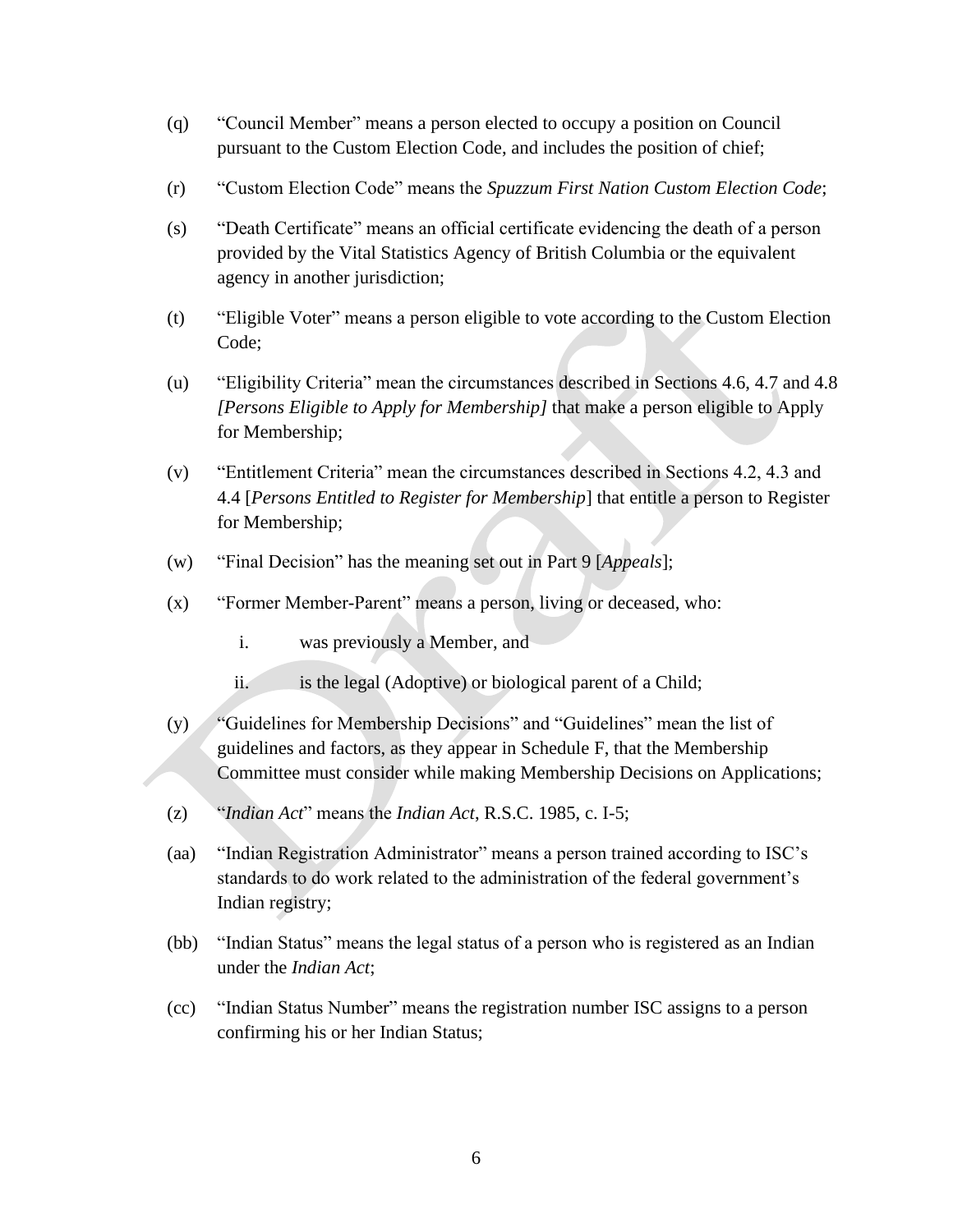- (dd) "ISC" means the Department of Indigenous Services Canada or any other federal body responsible for maintaining Band Lists and approving Indian Status designations;
- (ee) "Member" means a person maintained on the Membership List;
- (ff) "Member-Parent" means a person, living or deceased, who:
	- i. is a Member or was a Member at the time of his or her death, and
	- ii. is the legal (Adoptive) or biological parent of a Child;
- (gg) "Member-Spouse" means a Member who is married to, or is in a common-law relationship with, a person who Applies for, or attains, Membership through his or her relationship to that Member;
- (hh) "Membership" means the Members of Spuzzum Nation;
- (ii) "Membership Clerk" means the person or persons selected by Council and the Membership Committee to fulfill the roles and duties specified in Part 8 [*Administration of the Code*];
- (jj) "Membership Committee" means the persons appointed to sit on the Membership Committee, pursuant to the process specified in Schedule I, to fulfill the duties and requirements specified in Part 8 [*Administration of the Code*];
- (kk) "Membership Decision" means any decision regarding Membership made by the Membership Clerk or the Membership Committee;
- (ll) "Membership List" means the list of Members maintained by the Spuzzum Nation pursuant to this Code;
- (mm) "Minor" means a person under the age of 18 years old;
- (nn) "Notice of Appeal" has the meaning provided in Part 9 [*Appeals*];
- (oo) "Proposal for Amendment" has the meaning provided in Part 10 [*Amendments*];
- (pp) "Register" means to register for Membership pursuant to the process set out in Part 5 [*Registration Process*];
- (qq) "Registrant" means a person who registers or attempts to register for Membership pursuant to the registration process set out in Part 5 [*Registration Process*];
- (rr) "Registration" refers to the process of registering for Membership pursuant to the process set out in Part 5 [*Registration Process*];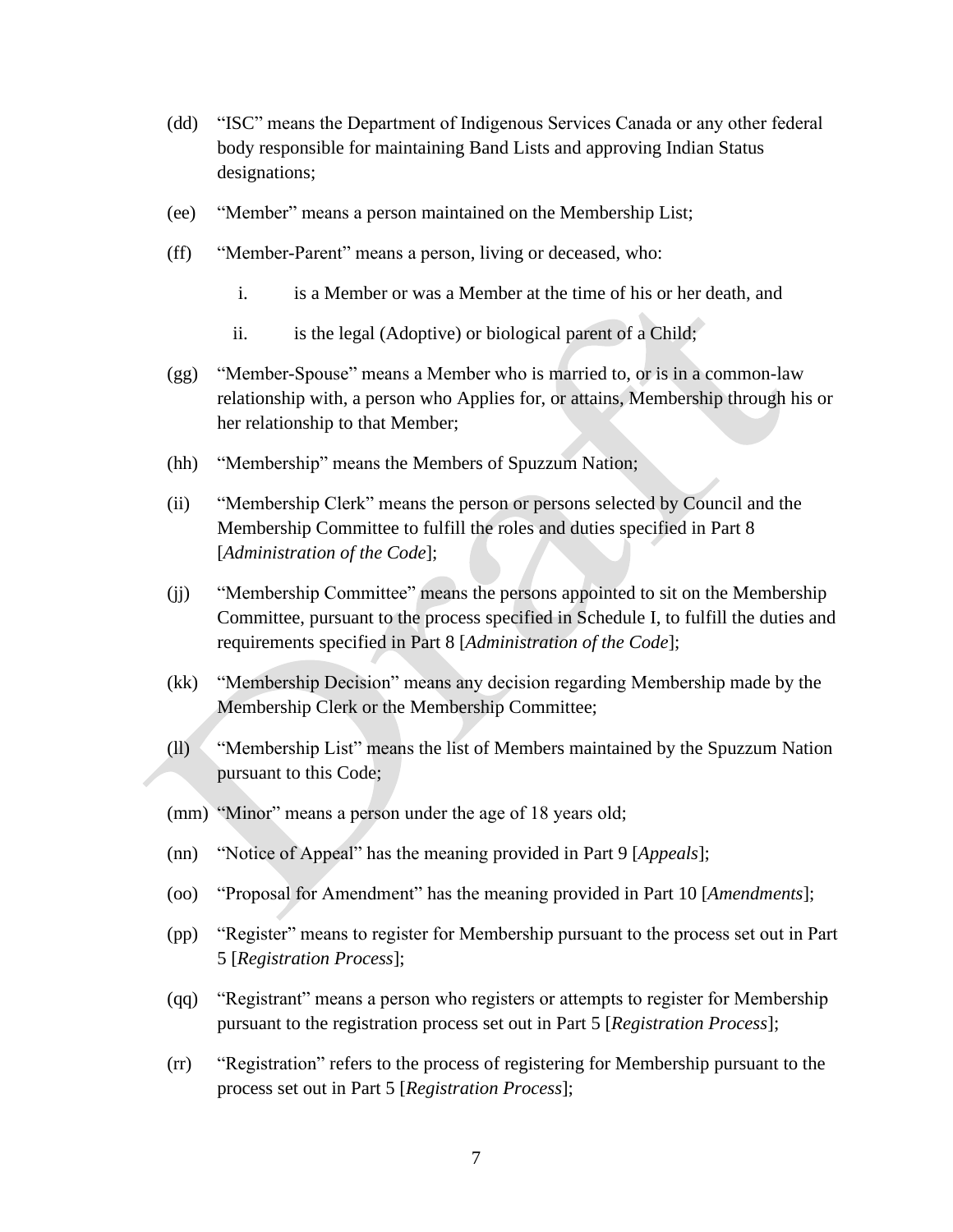- (ss) "Registration Form" means the registration form provided in Schedule A or as reasonably amended by the Membership Clerk pursuant to Section 5.7 [*Membership Clerk may Change Registration Form*];
- (tt) "Reserve" means a tract of land, the legal title to which is vested in Her Majesty, that has been set apart by Her Majesty for the use and benefit of the Spuzzum Nation;
- (uu) "Sponsor" means a Member who supports an Application;
- (vv) "Sponsorship Letter" means a letter written and signed by a Sponsor in support of an Application;
- (ww) "Spouse" means a person's partner recognized by legal marriage or common-law;
- (xx) "Spuzzum Band Number" means the three-digit number (708) assigned by ISC to a person with Indian Status, indicating that the person with Indian Status is affiliated with Spuzzum Nation; and
- (yy) "Spuzzum Nation" means the Spuzzum First Nation, a band within the meaning of the *Indian Act*.

#### <span id="page-7-0"></span>**References are to this Code**

3.2. Unless otherwise specified, references to this Code include the Schedules, and references in this Code to "Parts", "Sections", "Subsections", or "Schedules" are to Parts, Sections, Subsections, or Schedules of this Code.

# <span id="page-7-1"></span>**Interpretation of Number and Gender**

3.3. Unless the context otherwise requires, words in this Code importing the singular include the plural and vice versa, and words importing gender include all genders.

# <span id="page-7-2"></span>**4. CRITERIA FOR MEMBERSHIP**

#### <span id="page-7-3"></span>**Continuation of Membership under this Code**

4.1. On the day this amended and revised Code comes into force, the existing Members of Spuzzum Nation will retain their Membership in Spuzzum Nation and will be maintained on the Membership List pursuant to this Code.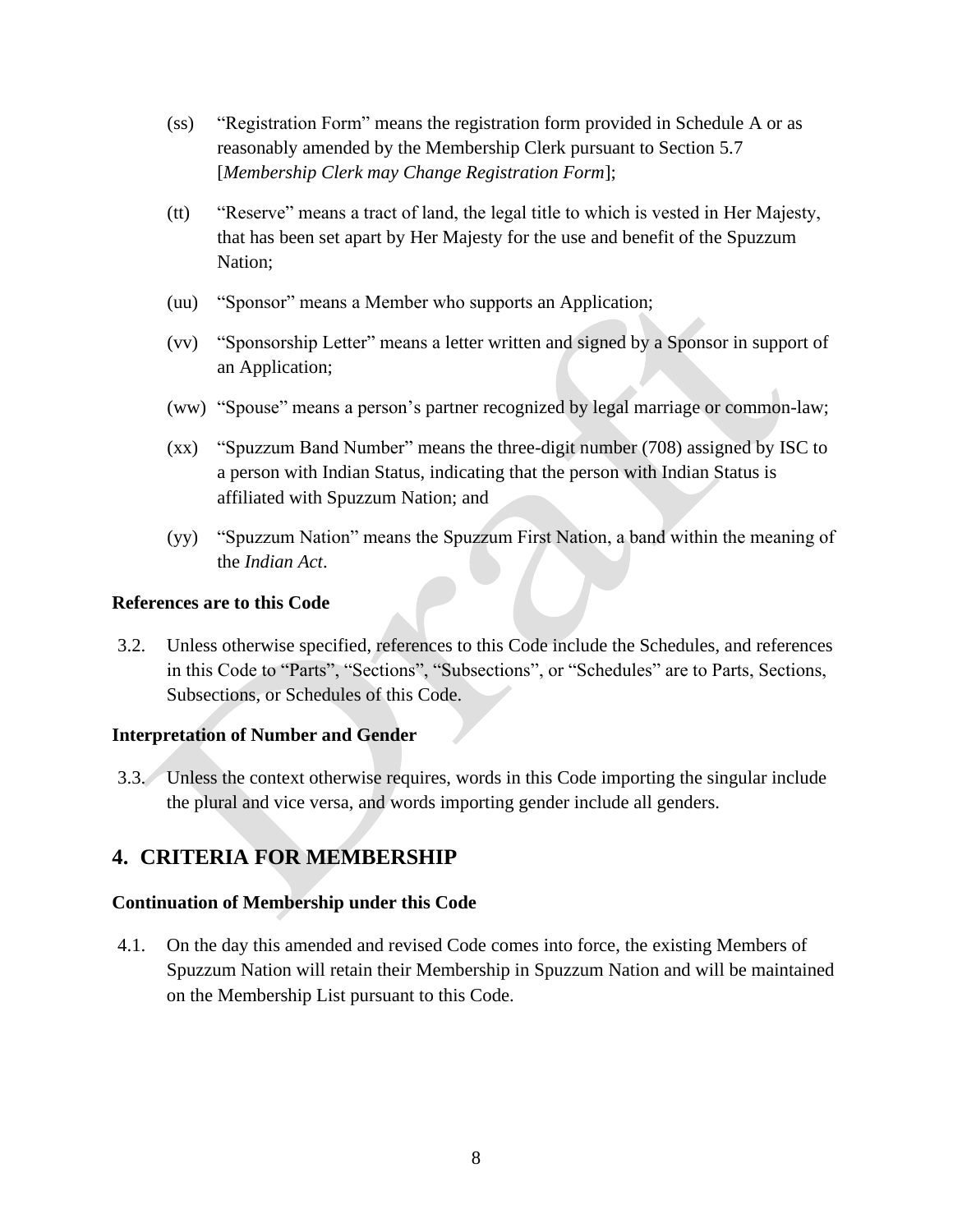### <span id="page-8-0"></span>**Persons Entitled to Register for Membership**

#### *Child of a Member-Parent*

4.2. Any person who has Indian Status and is the Child of a Member-Parent may Register for Membership.

#### *Child of a Former Member-Parent*

4.3. Any person who has Indian Status and is the Child of a Former Member-Parent may Register for Membership.

#### *Person with a Spuzzum Band Number*

- 4.4. Subject to Section 4.5, any person who has Indian Status and has been assigned a Spuzzum Band Number by ISC may Register for Membership.
- 4.5. If Council and the Membership Committee believe that ISC may be assigning the Spuzzum Band Number to persons who are not reasonably connected to Spuzzum Nation, the Council may, by BCR and with the written support of a quorum of the Membership Committee, eliminate the Entitlement Criterion at Section 4.4 and instead require such persons to Apply for Membership.

#### <span id="page-8-1"></span>**Persons Eligible to Apply for Membership**

#### *Persons Eligible to Apply*

- 4.6. Any person who has Indian Status may Apply for Membership under one or more of the following criteria:
	- (a) as a former Member, subject to Section 4.7;
	- (b) as a Spouse of a Member;
	- (c) as a child of a Spouse of a Member, subject to Section 4.8; or
	- (d) as a transfer applicant from another Band or, if the person is not a member of another Band, as a person with Indian Status.

#### *Former Member*

- 4.7. Any person who has Indian Status and who was previously a Member and either:
	- (a) renounced their Membership; or
	- (b) was removed from Membership pursuant to Part 7 [*Loss of Membership*]

may Apply for Membership and, for greater certainty, is not entitled to Register for Membership, notwithstanding their possible entitlement under Sections 4.2, 4.3 or 4.4 [*Persons Entitled to Register for Membership*]*.*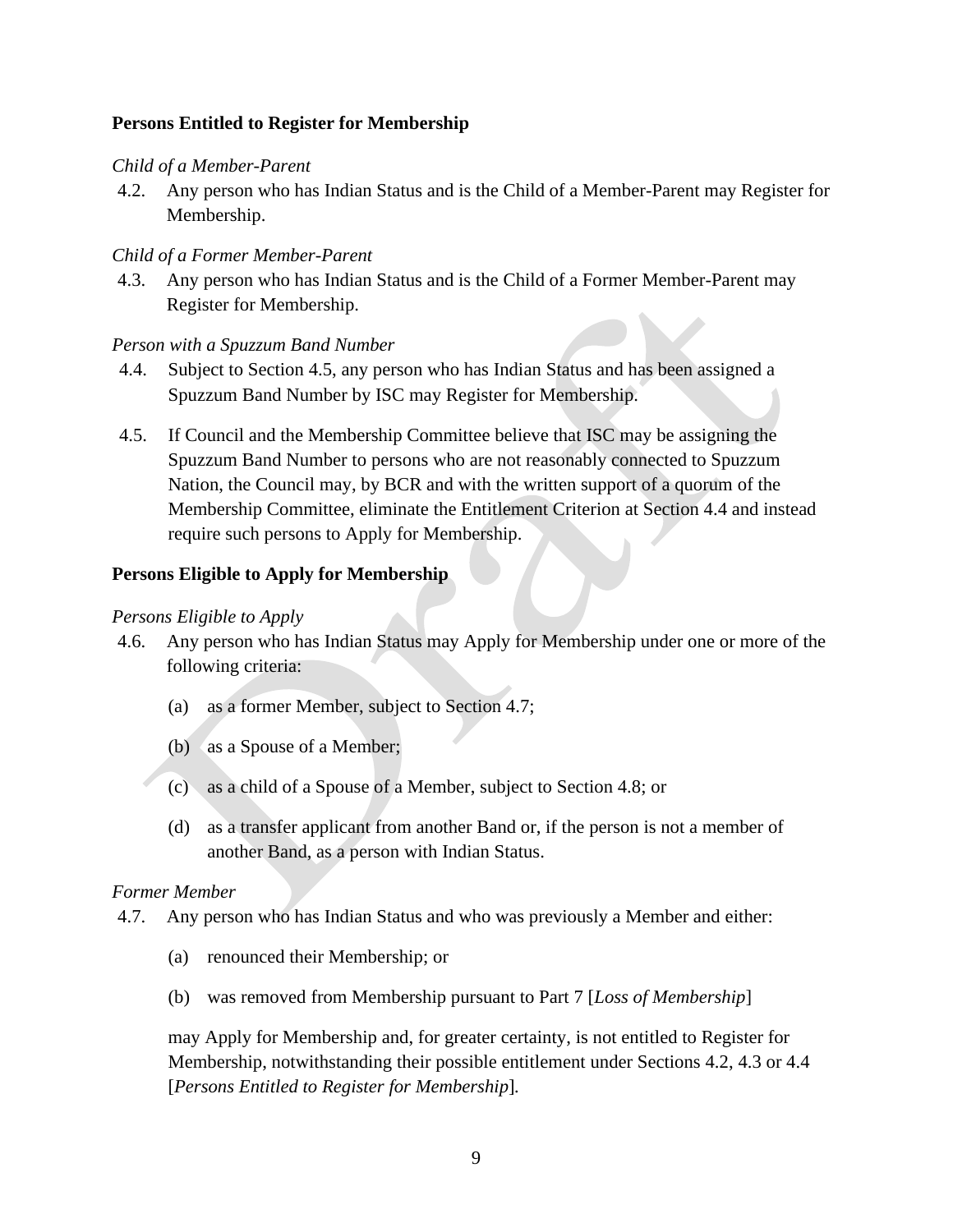# *Child of a Spouse*

4.8. Any person with Indian Status who is the Child of a Member who gained Membership by way of a spousal relationship pursuant to Subsection 4.6(b) may only Apply for Membership under Subsection 4.6(c) and, for greater certainty, is not eligible to rely on this parent's Membership for the purpose of Registering pursuant to Section 4.2 [*Child of a Member-Parent*] or Section 4.3 [*Child of a Former Member-Parent*].

### <span id="page-9-0"></span>**Membership in One Band**

- 4.9. Notwithstanding any other provision in this Code, a person who is a member of another Band may not simultaneously be a Member of Spuzzum Nation.
- 4.10. Where a person who is a member of another Band attempts to Register or Apply for Membership, that person must complete and sign a Renouncement from Other Band Form, as set out in Schedule C, and provide with their Registration or Application supporting documentation showing that the other Band either has removed that person from its membership or will remove that person from its membership upon the Registrant or Applicant becoming a Member.

#### <span id="page-9-1"></span>**Indian Status Required**

4.11. Notwithstanding any other provision in this Code, any person added to the Membership List must have Indian Status.

# <span id="page-9-2"></span>**5. REGISTRATION PROCESS**

# <span id="page-9-3"></span>**Registration Form Required**

5.1. A person who is entitled to Register as a Member under this Code may register for Membership by submitting to the Membership Clerk a completed Registration Form, as provided in Schedule A, with supporting documentation.

#### <span id="page-9-4"></span>**Supporting Documentation**

5.2. For the purpose of Section 5.1 [*Registration Form Required*], the supporting documentation required for a person Registering as a Member is set out in Schedule B.

#### <span id="page-9-5"></span>**Registration Form Contents**

- 5.3. The Registration Form must include space for the Registrant to provide:
	- (a) the Registrant's name, address, date of birth and contact information;
	- (b) the Registrant's Indian Status Number;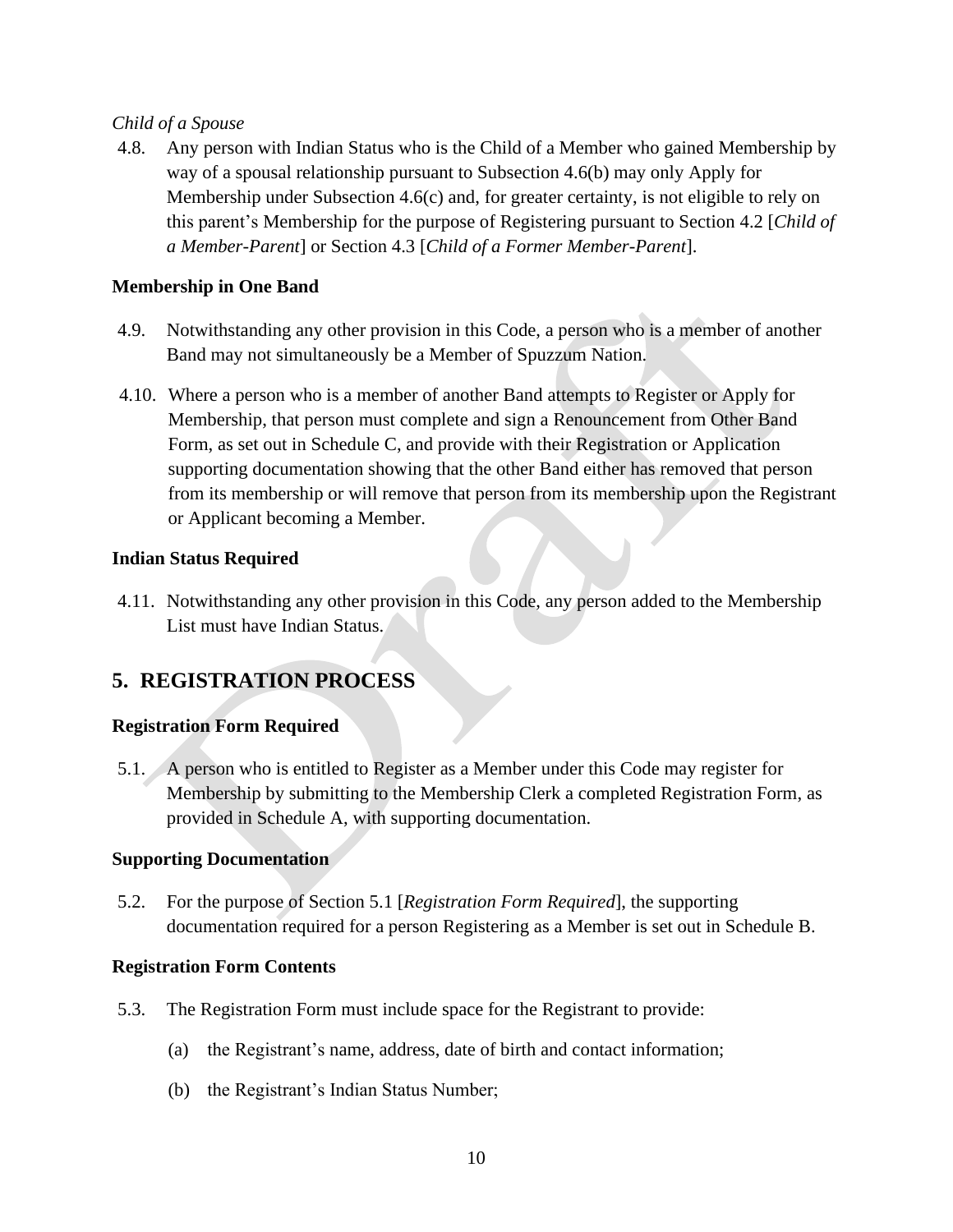- (c) the Registrant's marital status and, if applicable, their Spouse's name and contact information;
- (d) the Registrant's Entitlement Criterion;
- (e) the Registrant's current membership status in any other Band;
- (f) the names and birthdates of the Registrant's children, if any;
- (g) the name of the person assisting the Registrant pursuant to Section 5.8 [*Assistance*], if applicable; and
- (h) the name, date of birth and contact information of the Registrant's Member-Parent, if applicable.

#### <span id="page-10-0"></span>**Membership Clerk Reviews Registration Form**

- 5.4. Upon receipt of a Registration Form, the Membership Clerk will:
	- (a) review and confirm whether the Registration Form and supporting documentation are complete, accurate and authentic; and
	- (b) confirm whether the Registrant is entitled to Register for Membership under this Code.
- 5.5. If the Membership Clerk is satisfied that the Registration materials provided are complete, accurate and authentic and that the Registrant is entitled to Register for Membership under this Code, the Membership Clerk will, within 30 days of receiving the Registration Form, record the name of the Registrant on the Membership List.
- 5.6. If the Membership Clerk is not satisfied that the Registration materials provided are complete, accurate and authentic or believes that the Registrant is not entitled to Register for Membership under this Code, the Membership Clerk may, within 30 days of receiving the Registration Form:
	- (a) request further information from the Registrant; or
	- (b) refuse to register the Registrant and provide the Registrant written reasons for the refusal.

# <span id="page-10-1"></span>**Membership Clerk may Change Registration Form**

5.7. The Membership Clerk, with the approval of the Membership Committee, may make reasonable changes, consistent with this Code, to the Registration Form provided in Schedule A and to the supporting documentation required under Schedule B to improve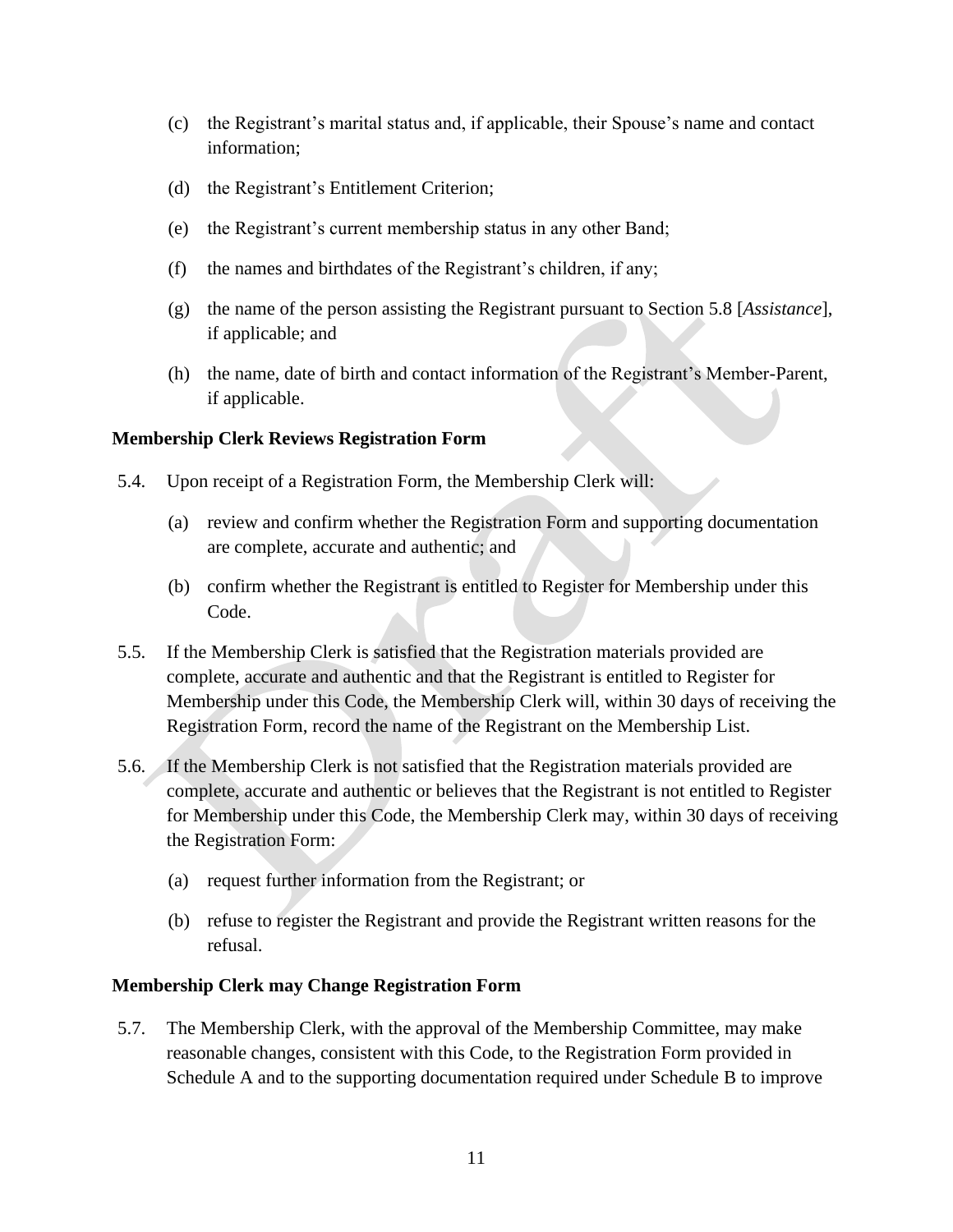the processing of Registrations, in which case Registrants must complete the updated Registration Form and submit the additional supporting documentation.

#### <span id="page-11-0"></span>**Assistance**

- 5.8. The Member-Parent of a Registrant, or another person known to the Registrant, may:
	- (a) assist the Registrant in submitting a Registration Form; or
	- (b) if the Registrant is a Minor or otherwise legally or medically unable, submit a Registration Form on the Registrant's behalf,

in which case the Membership Clerk will provide notice and other relevant information regarding the Registration to that assisting person as if that person were the Registrant.

# <span id="page-11-1"></span>**6. APPLICATION PROCESS**

# <span id="page-11-2"></span>**Application Form Required**

6.1. A person who is eligible to Apply for Membership under this Code may apply by submitting to the Membership Clerk a completed Application Form, as provided in Schedule D, with supporting documentation.

# <span id="page-11-3"></span>**Supporting Documentation**

6.2. For the purpose of Section 6.1 [*Application Form Required*], the supporting documentation required for a person Applying as a Member is set out in Schedule E.

# <span id="page-11-4"></span>**Application Form Contents**

- 6.3. The Application Form must include space for the Applicant to provide:
	- (a) the Applicant's name, address, date of birth and contact information;
	- (b) the Applicant's Indian Status Number;
	- (c) the Applicant's marital status and, if applicable, their Spouse's name and contact information;
	- (d) the Applicant's Eligibility Criterion;
	- (e) the Applicant's current membership status in any other Band;
	- (f) the names and birthdates of the Applicant's children, if any;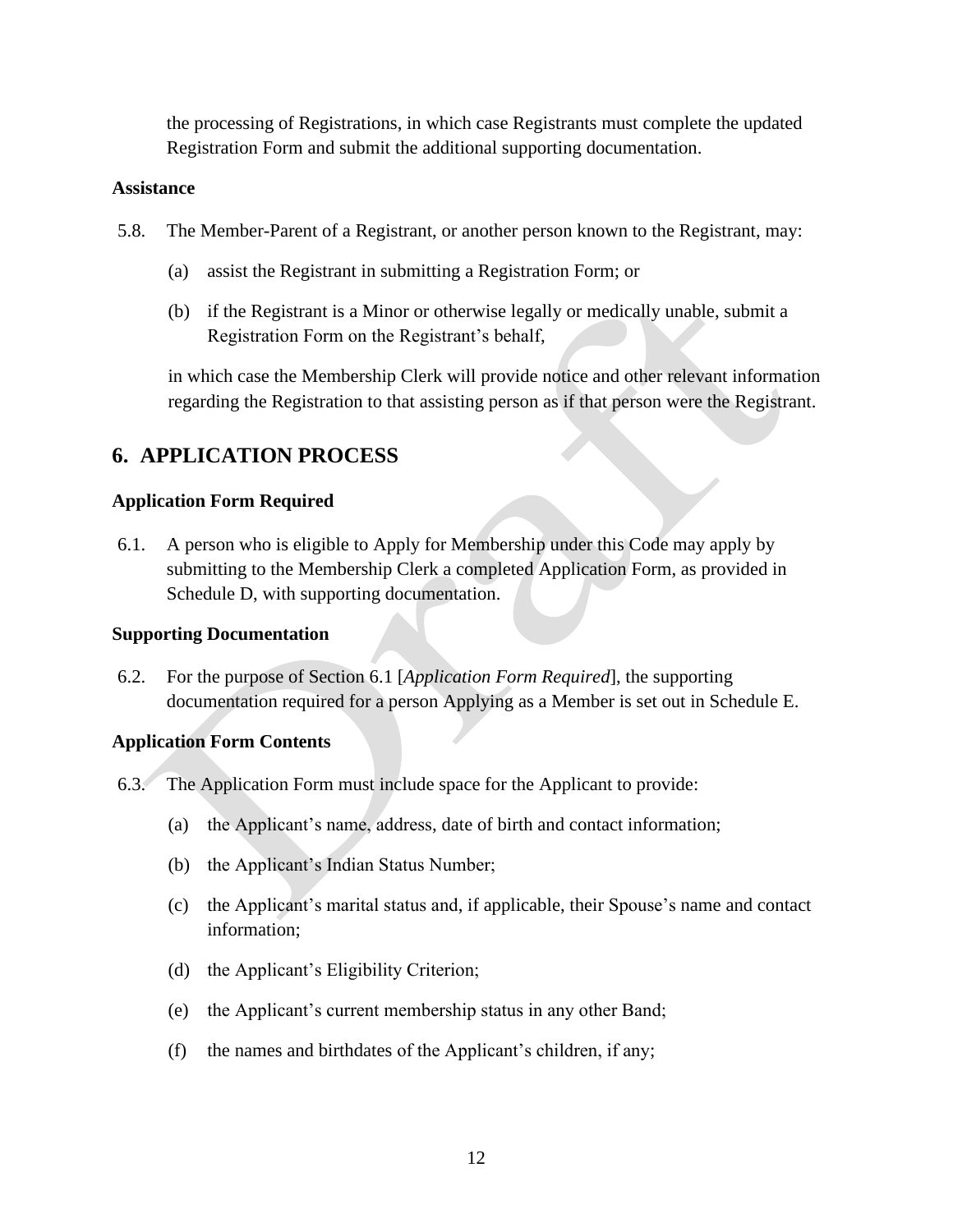- (g) the name of the person assisting the Applicant pursuant to Section 6.11 [*Assistance*], if applicable;
- (h) information about any individual ties or family relationships to Members; and
- (i) the name and contact information of any Sponsor(s).

# <span id="page-12-0"></span>**Membership Clerk Performs Initial Review**

6.4. Upon receipt of an Application Form, the Membership Clerk will review the Application Form and supporting documents for completeness, accuracy, and authenticity. The Membership Clerk may provide assistance to the Applicant by requesting further information or documentation from the Applicant.

# <span id="page-12-1"></span>**Membership Clerk Forwards Application Package**

- <span id="page-12-4"></span>6.5. Once satisfied that:
	- (a) the Application Form and supporting documentation are complete, accurate and authentic, or
	- (b) that the Applicant cannot provide any further documentation or information that would support his or her Application,

the Membership Clerk will, within 30 days of the initiation of the Application, gather the Application Form and supporting documentation into an Application Package and forward the Application Package to the Membership Committee.

# <span id="page-12-2"></span>**Membership Clerk Reports**

6.6. The Membership Clerk may include in the Application Package a report to the Membership Committee if the Membership Clerk doubts the validity of any of the documents or information provided in support of an Application, or if the Membership Clerk believes there is additional information that the Membership Committee should consider.

# <span id="page-12-3"></span>**Membership Committee Reviews Application Package and Makes Decision**

- 6.7. Upon receipt of an Application Package, the Membership Committee will review the material provided and deliberate on the acceptability of the Application, with consideration of the Guidelines for Membership Decisions as they appear in Schedule F. After review, the Membership Committee will do one of the following:
	- (a) request additional information from the Applicant and reconsider the Application with any new information it receives;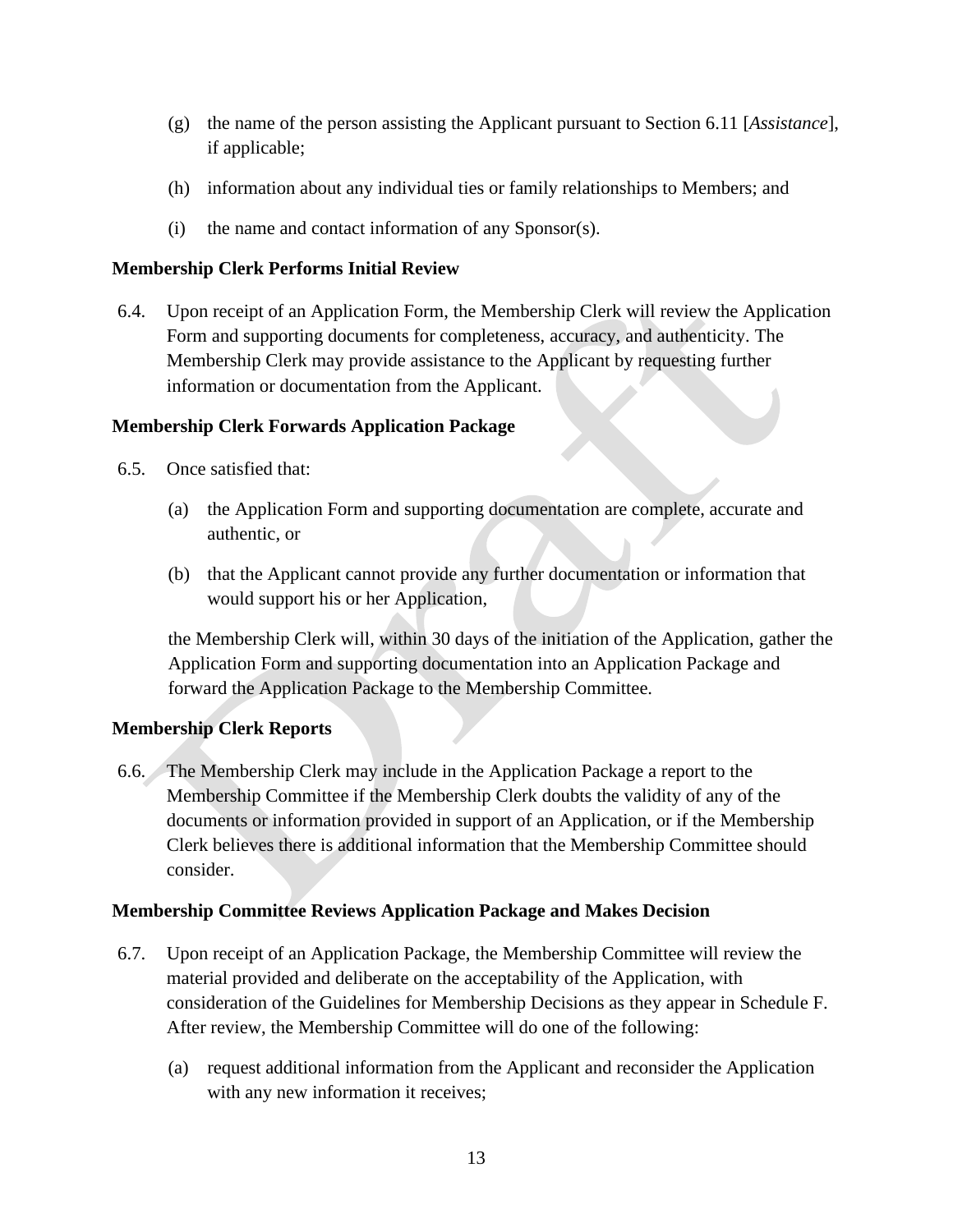- (b) approve the Application and instruct the Membership Clerk to record the name of the Applicant on the Membership List; or
- (c) deny the Application and provide the Applicant with written reasons for the denial.
- 6.8. The Membership Committee will aim to make a Membership Decision on each Application it receives within 90 days of receiving the Application and will inform the Applicant if it expects a Membership Decision to be delayed.

# <span id="page-13-0"></span>**Membership Clerk may Change Application Form**

6.9. The Membership Clerk, with the approval of the Membership Committee, may make reasonable changes, consistent with this Code, to the Application Form provided in Schedule D and to the supporting documentation required under Schedule E to improve the processing of Applications, in which case Applicants must complete the updated Application Form and submit the additional supporting documentation.

# <span id="page-13-1"></span>**Application Fees**

6.10. Council may set, by BCR, a reasonable, non-refundable fee that must be paid by an Applicant upon submitting an Application Form.

# <span id="page-13-2"></span>**Assistance**

- 6.11. The Member-Parent of an Applicant, or another person known to the Applicant, may:
	- (a) assist the Applicant in submitting an Application Form; or
	- (b) if the Applicant is a Minor or otherwise legally or medically unable, submit an Application Form on the Applicant's behalf,

in which case the Membership Committee and Membership Clerk will provide notice and other relevant information regarding the Application to that assisting person, as if that person were the Applicant.

# <span id="page-13-3"></span>**7. LOSS OF MEMBERSHIP**

# <span id="page-13-4"></span>**Renouncement**

- 7.1. A Member wishing to transfer to another Band or wishing to have his or her name deleted from the Membership List must submit to the Membership Clerk a completed Renouncement Form, as set out in Schedule G.
- 7.2. Upon receiving the Renouncement Form of a Member, the Membership Clerk will remove that person's name from the Membership List.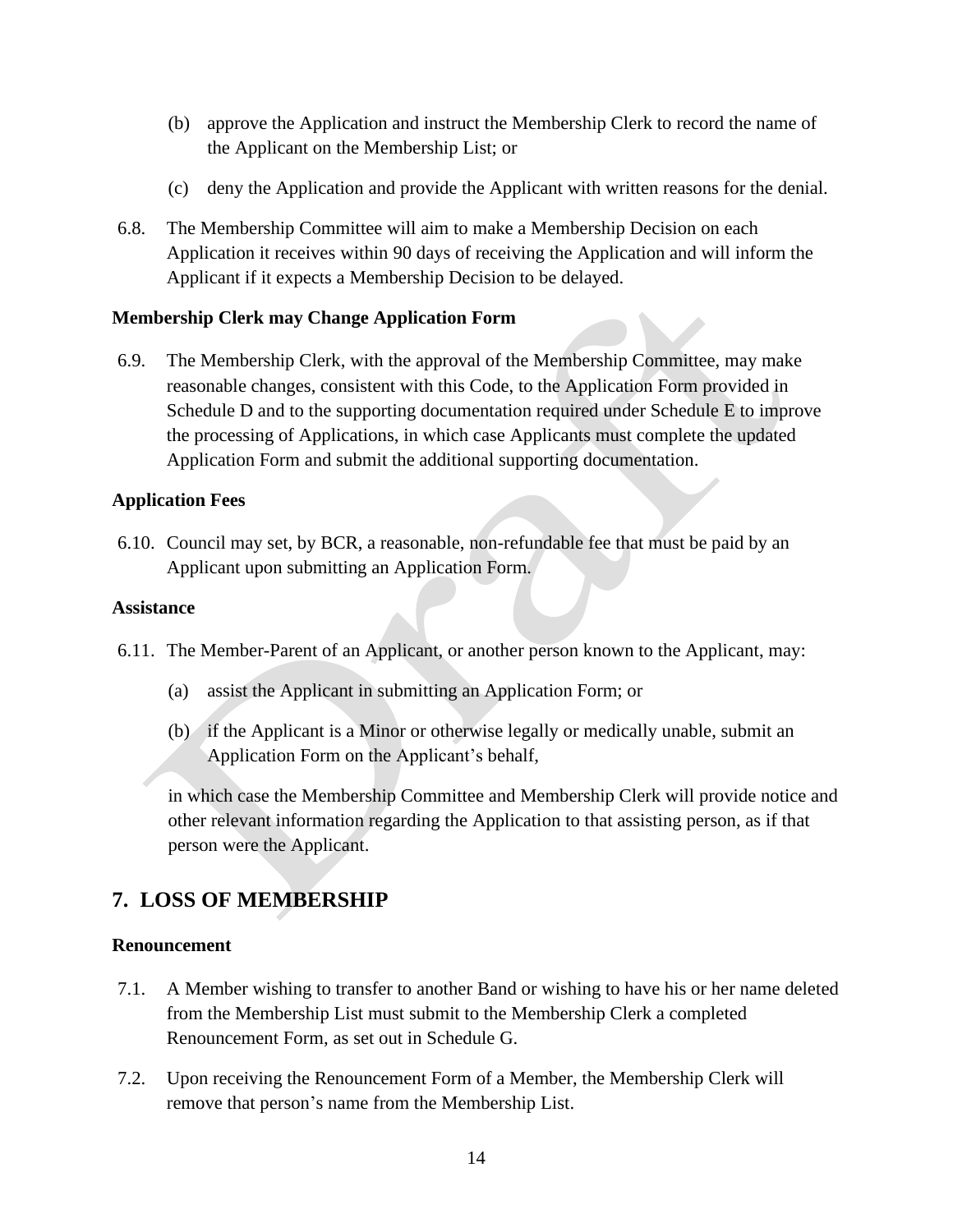# <span id="page-14-0"></span>**Removal for Error, Fraud or Deceit in Application or Registration**

7.3. If the Membership Committee believes that a person's name may have been recorded on the Membership List on the basis of inaccurate, fraudulent or misleading information, the Membership Committee will investigate the matter and may instruct the Membership Clerk to remove that person from the Membership List and to provide notice to that person of their removal and the reason for their removal.

# <span id="page-14-1"></span>**Removal for Being a Member of Two Bands**

7.4. If the Membership Committee believes that a Member may also be part of the membership of another Band, the Membership Committee will investigate the matter and may instruct the Membership Clerk to remove that person from the Membership List and to provide notice to that person of their removal and the reason for their removal.

# <span id="page-14-2"></span>**Removal upon Death**

7.5. Upon learning of the death or receiving a copy of the Death Certificate of any Member, the Membership Clerk will remove the name of the deceased Member from the Membership List. The Membership Clerk will further take any action required of an Indian Registration Administrator to notify ISC.

# <span id="page-14-3"></span>**Protest**

7.6. If a Member believes that another Member should be removed from the Membership List based on one of the circumstances set out in this Part 7, the Member may request in writing that the Membership Committee investigate the matter.

# <span id="page-14-4"></span>**8. ADMINISTRATION OF THE CODE**

# <span id="page-14-5"></span>**Membership Clerk**

# *Appointment*

- 8.1. As needed, Council will advertise and accept applications for the position of Membership Clerk.
- 8.2. Council will review applications and appoint an eligible Membership Clerk from the persons who have applied. The position of Membership Clerk may be held by more than one person.
- 8.3. To be eligible as a Membership Clerk, a person must:
	- (a) have completed the Indian Registration Administrator training course or equivalent training; and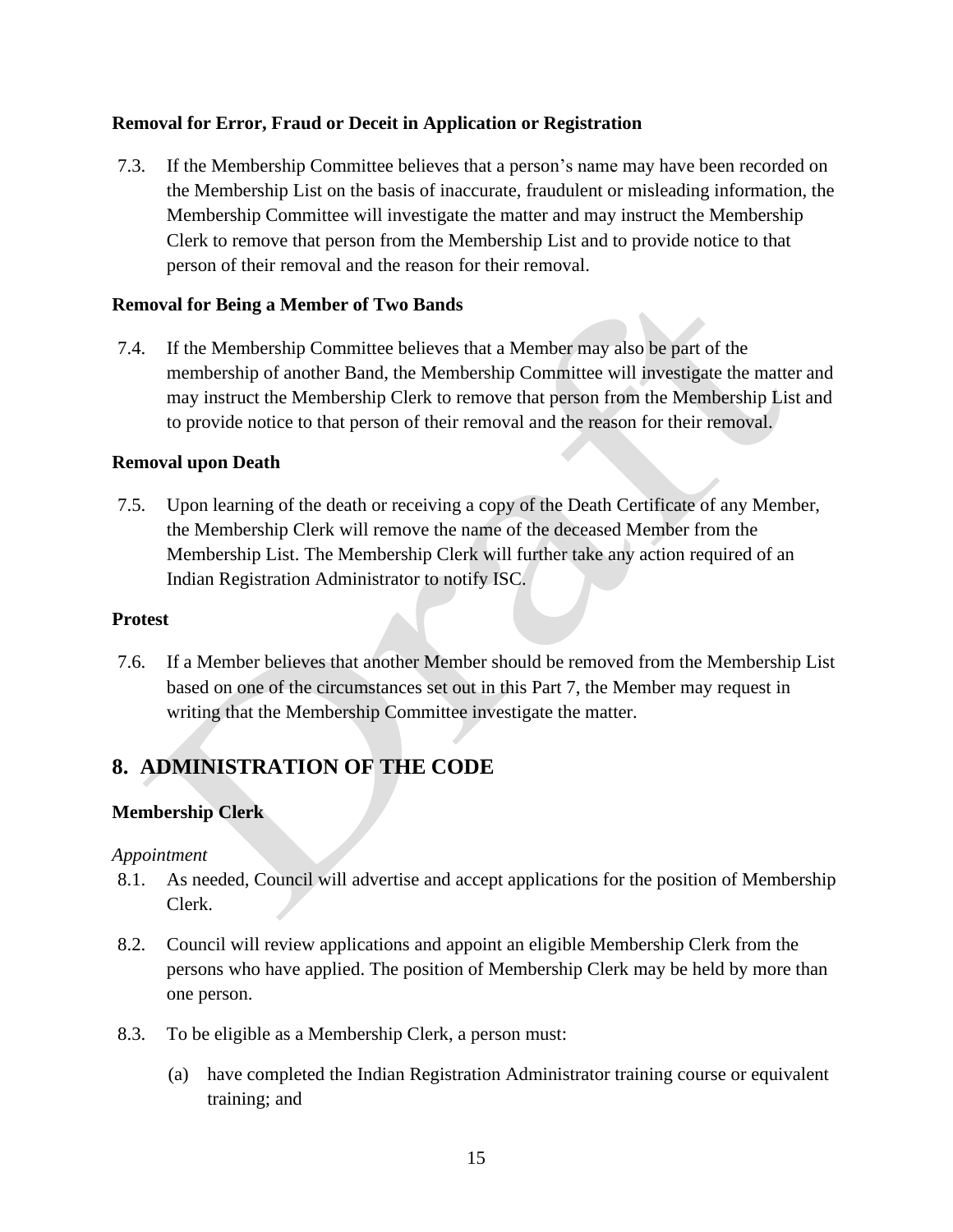(b) be a Member.

# *Membership Clerk's Term*

8.4. The duties and responsibilities of the Membership Clerk shall begin the day of their appointment by Council and end on the day of their removal pursuant to Section 8.5 [*Removal*].

# *Removal*

8.5. Council may remove the Membership Clerk at any time, by BCR.

# *Primary Roles*

8.6. The primary roles of the Membership Clerk are to maintain the integrity of the Membership List and to process Registrations and Applications in accordance with this Code.

# *Duties*

- 8.7. The duties of the Membership Clerk include, but are not limited to, the following:
	- (a) maintaining and safekeeping the Membership List;
	- (b) keeping the Membership List private in accordance with the standards of an Indian Registration Administrator;
	- (c) maintaining a Summary Membership List, as described in Section 8.16 [*Summary List*], and providing access to the Summary Membership List according to Sections 8.17 [*Members may Access Summary List*] and 8.18 [*Council may Share Summary List*];
	- (d) making additions, deletions and corrections to the Membership List in accordance with this Code:
	- (e) reviewing all Registration Forms, Application Packages and supporting documentation for accuracy, authenticity and completeness;
	- (f) providing reasonable assistance to Registrants and Applicants with the Registration and Application processes;
	- (g) notifying Registrants and Applicants of Membership Decisions;
	- (h) notifying the Community of new additions to, and removals from, the Membership List according to Spuzzum Nation's communication policy, as applicable;
	- (i) forwarding to the Membership Committee all Application Packages;
	- (j) verifying that new Members have been removed from their previous Band's membership list;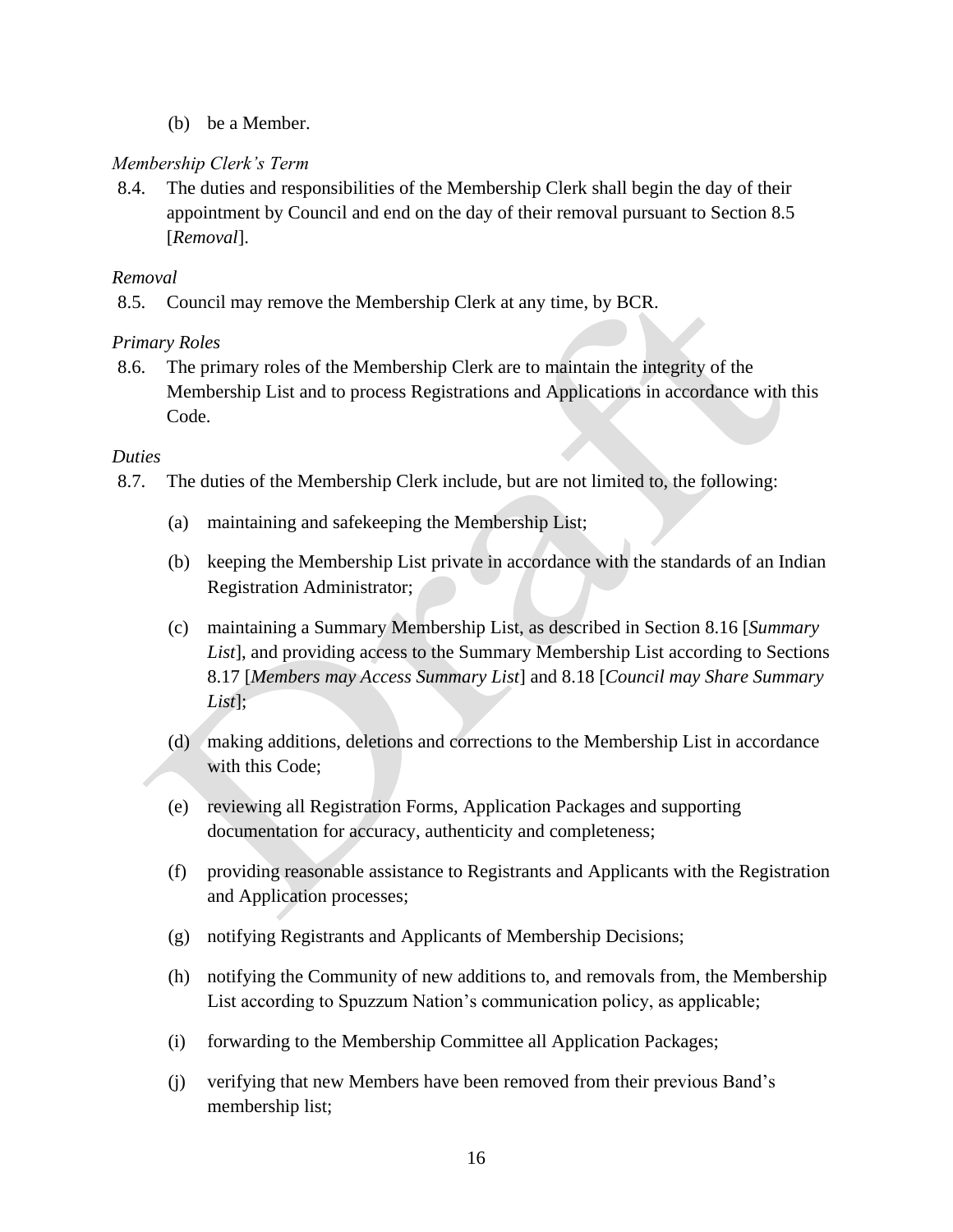- (k) notifying the Membership Committee of any circumstances that may provide a basis for removal of a Member under Part 7 [*Loss of Membership*];
- (l) processing and acknowledging all appeals pursuant to Part 9 [*Appeals*];
- (m) attending Membership Committee Meetings;
- (n) assisting with any amendment process pursuant to Part 10 [*Amendments*];
- (o) maintaining an organized filing system for all documents and correspondence pertaining to Membership, including completed Registration Forms, Application Packages and Notices of Appeal; and
- (p) carrying out any other duties related to Membership as directed by Council or the Membership Committee.
- 8.8. The Membership Clerk will perform his or her duties under this Code consistently with the duties and responsibilities of an Indian Registration Administrator.

#### *Oversight*

8.9. Every Membership Decision made by the Membership Clerk is subject to review and correction by the Membership Committee.

#### <span id="page-16-0"></span>**Membership List**

#### *Required Information*

- 8.10. The Membership List must include for each person inscribed in it:
	- (a) the person's full name and any previous names;
	- (b) the person's known name, if different from their registered name;
	- (c) the person's Indian Status Number;
	- (d) the date of birth of the person;
	- (e) the last known address and contact information of the person;
	- (f) the date of addition to the Membership List;
	- (g) the reason the person was added to the Membership List, with reference to the applicable criteria described in Part 4 *[Criteria for Membership]*; and
	- (h) the date of, and reason for, deletion from the Membership List, if applicable.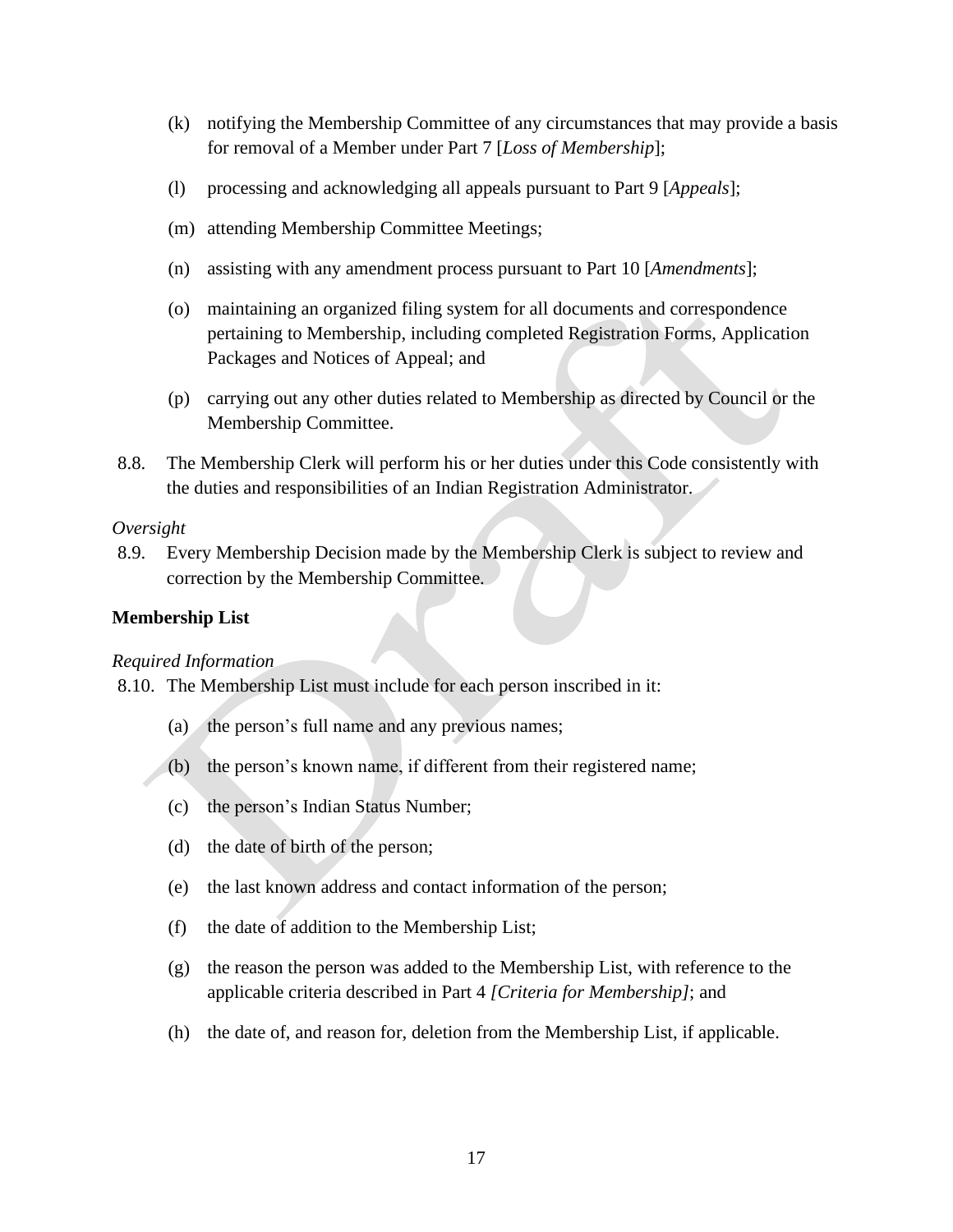#### *Notations*

- 8.11. The Membership Clerk shall make notations on the Membership List in a manner that preserves the records of both current and former Members.
- 8.12. Where the Membership Clerk is required, pursuant to Part 7 [*Loss of Membership*] or elsewhere in this Code, to remove or delete a Member from the Membership List, the Membership Clerk is to:
	- (a) maintain the information of that person, and
	- (b) place a notation beside the name of that person indicating that they have been removed from Membership and the reason for their removal.

# *Membership Clerk may Update and Revise List*

- 8.13. The Spuzzum Nation intends for the Membership List to contain information regarding its Membership that is as accurate and up-to-date as possible. To achieve this aim, the Membership Clerk may update, correct and revise the information of Members on the Membership List, as required.
- 8.14. It is the responsibility of the Members of Spuzzum Nation to update the Membership Clerk if there is a change to their relevant personal circumstances or their contact information.

# *Confidentiality*

8.15. The Membership Clerk must keep the Membership List confidential in accordance with the requirements of an Indian Registration Administrator.

# <span id="page-17-0"></span>**Summary Membership List**

# *Summary List*

8.16. The Membership Clerk will maintain a Summary Membership List which sets out in alphabetical order the names of the Members. The Summary Membership List will be made public according to this Code or by operation of law. When adding or removing a person to or from the Membership List, the Membership Clerk will also add or remove that person to or from the Summary Membership List.

# *Members may Access Summary List*

8.17. Any Member may request, and be granted, access to the Summary Membership List.

# *Council may Share Summary List*

8.18. With the consent of Council, the Summary Membership List may be made available, as needed, to other departments of the Spuzzum Nation, advisors of the Spuzzum Nation, including legal counsel, and other agencies and government departments.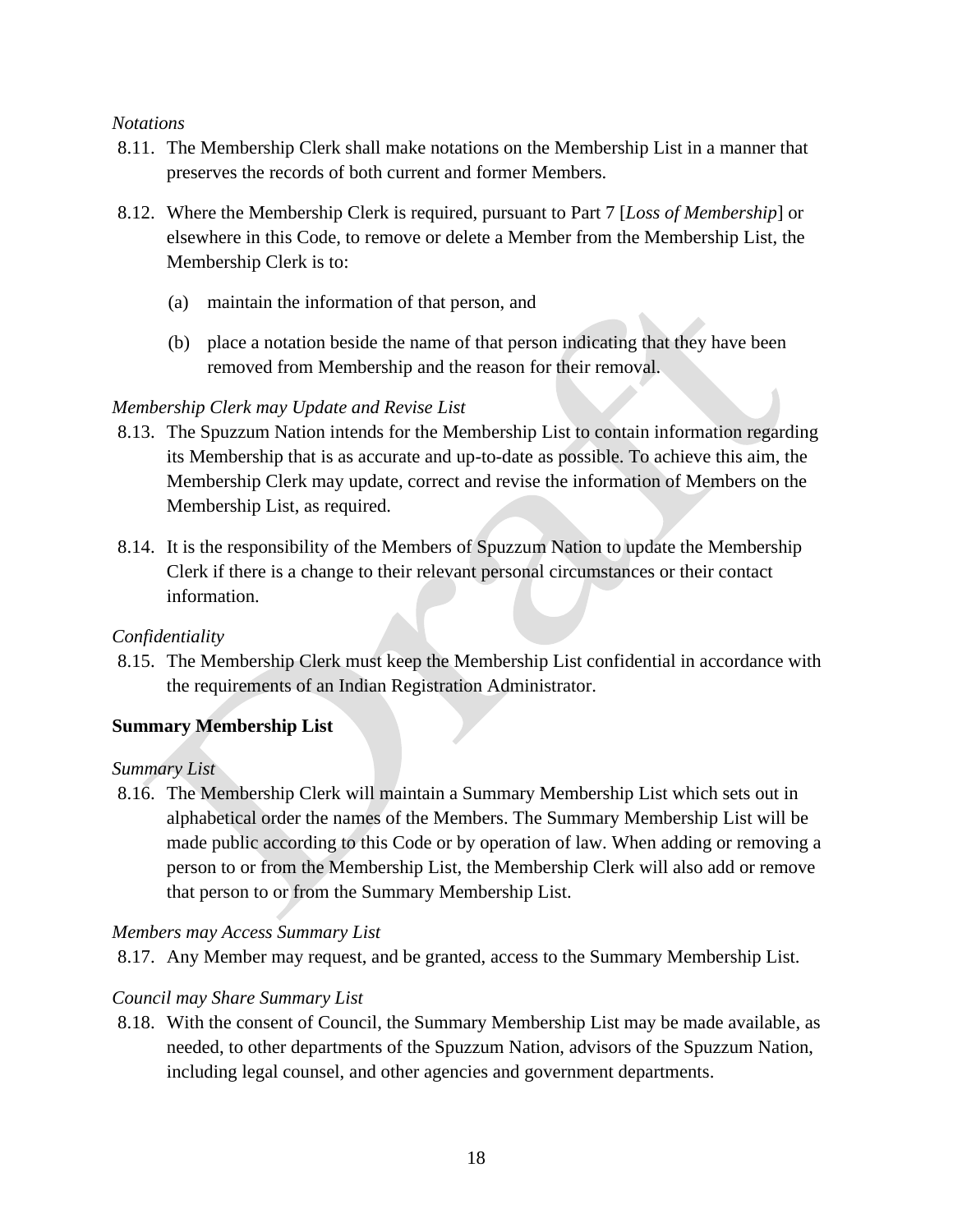#### *Protection*

8.19. Any Member who has a legitimate fear that the inclusion of his or her name on the Summary Membership List may risk his or her personal safety or the safety of family members, may request that the Membership Clerk inscribe a suitable alibi or previous name on the Summary Membership List.

# <span id="page-18-0"></span>**Membership Committee**

#### *Appointment, Term and Removal*

8.20. The Membership Committee shall be appointed and removed according to the processes and eligibility requirements specified in Schedule H.

#### *Duties*

8.21. The Membership Committee will process Applications, review Proposals for Amendment and perform any other duties required by this Code.

#### *Guidelines for Membership Decisions*

8.22. The Membership Committee will make Membership Decisions with consideration of the Guidelines for Membership Decisions, as they appear in Schedule F.

#### *Written Reasons for Membership Decisions Required*

8.23. The Membership Committee will provide, in writing, the Membership Decision with supporting reasons to the person who is subject to the Membership Decision.

#### *Committee to Inform Clerk*

8.24. The Membership Committee will inform the Membership Clerk of all Membership Decisions so that the Membership Clerk can fulfill his or her administrative duties.

#### *Committee may Overrule Clerk*

8.25. The Membership Committee may make a Membership Decision to review and overturn or correct any Membership Decision made by the Membership Clerk.

#### <span id="page-18-1"></span>**Compensation of Membership Clerk and Committee Members**

8.26. The Spuzzum Nation may provide honoraria to the Membership Clerk and Committee Members to compensate them for their duties. Council may determine the amount of such honoraria by BCR from time to time.

# <span id="page-18-2"></span>**9. APPEALS**

# <span id="page-18-3"></span>**Appeals Officer**

9.1. Council and the Membership Committee together shall appoint, as needed, an independent, non-Member lawyer or arbitrator to act as the Appeals Officer.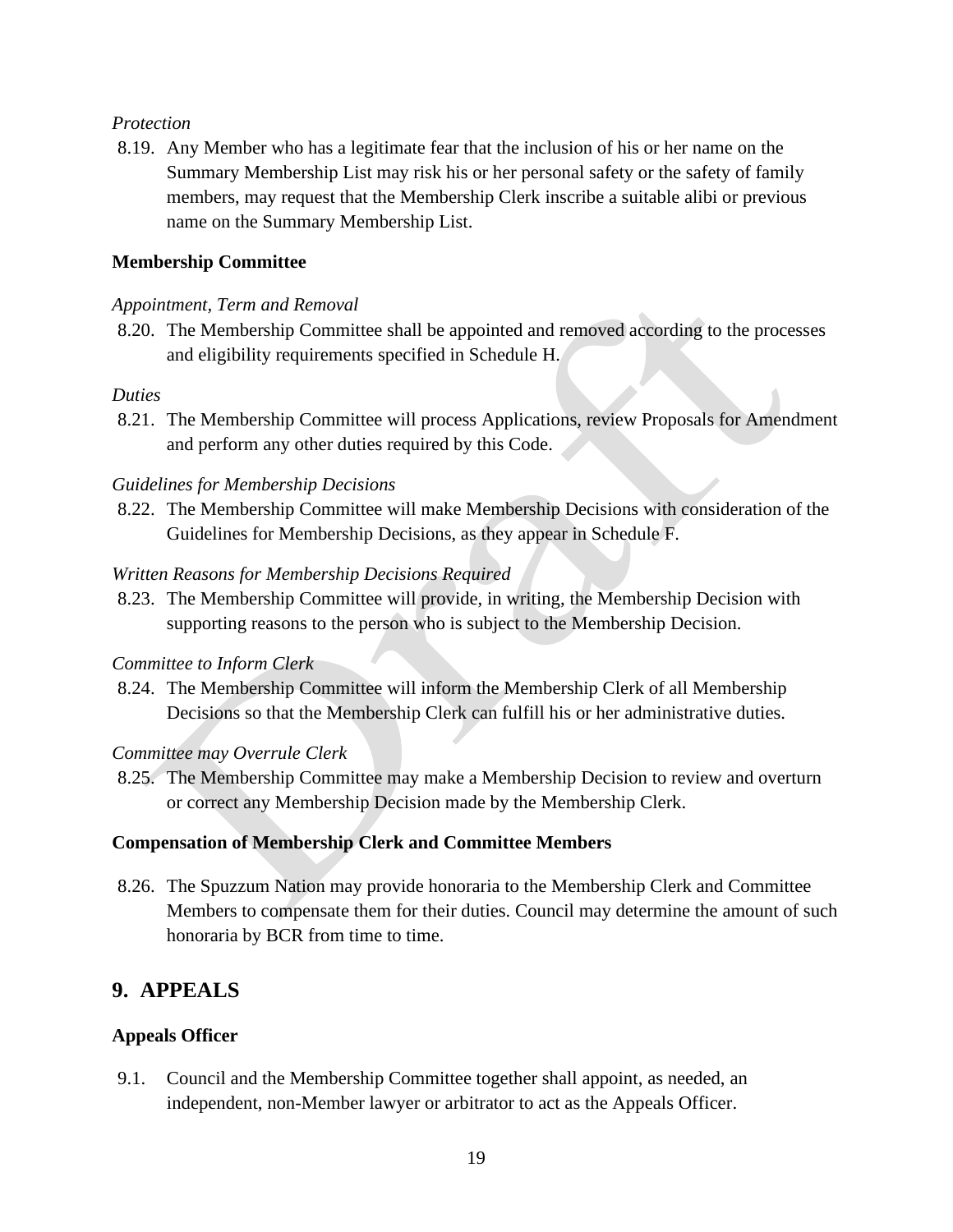# <span id="page-19-0"></span>**Right of Appeal**

- 9.2. Any person (or an assistant to that person) whose Registration or Application for Membership has been denied may appeal the Membership Decision to the Appeals Officer.
- 9.3. Any person who is removed from Membership pursuant to Part 7 [*Loss of Membership*] may appeal the Membership Decision to the Appeals Officer.

# <span id="page-19-1"></span>**Appeal Procedure**

# *Notice of Appeal*

9.4. A person wishing to appeal a Membership Decision (the "Appellant") may do so by filing with the Membership Clerk a Notice of Appeal, as specified in Section 9.5 [*Contents of Notice of Appeal*], within 60 days of the date the Appellant received notice of the Membership Decision.

# *Contents of Notice of Appeal*

- 9.5. A Notice of Appeal shall contain:
	- (a) the specific Membership Decision contested by the Appellant;
	- (b) the Appellant's written reasons for appealing the Membership Decision;
	- (c) the Appellant's name, address and Membership status;
	- (d) whether the Appellant is requesting an in-person hearing;
	- (e) any supporting documentation and evidence; and
	- (f) a filing fee, if required.

# *Membership Clerk Forwards Notice of Appeal*

9.6. Once satisfied that

- (a) a Notice of Appeal includes the contents required by Section 9.5 [*Contents of Notice of Appeal*], or
- (b) that the Appellant cannot provide any further documentation or information that would support his or her Notice of Appeal,

the Membership Clerk will, within 30 days of receiving the Notice of Appeal, forward the Notice of Appeal to the Appeals Officer and the Membership Committee.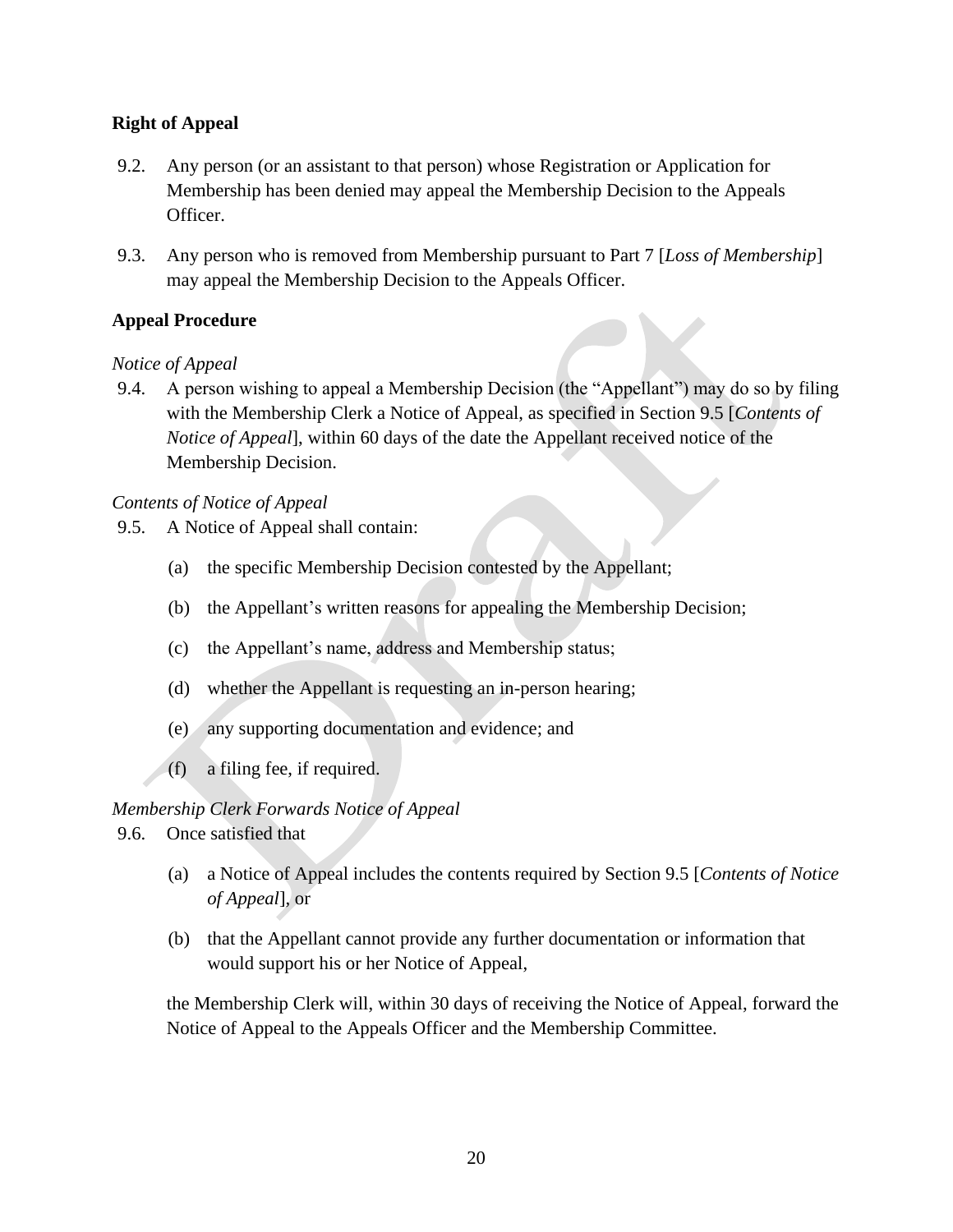# *Appeals Officer may Investigate*

9.7. In coming to a decision, the Appeals Officer will review the Notice of Appeal, the Guidelines, and the requirements of this Code and reasonably investigate the matter.

### *Hearing*

9.8. If the Appellant requests a hearing and the Appeals Officer decides a hearing is appropriate, the Appeals Officer will set a date for the hearing, to occur within 90 days of receiving a Notice of Appeal. Hearings may occur in person or by way of telephone or videoconference, as directed by the Appeals Officer. At the hearing, the Appellant will be given the opportunity to make oral testimony and one or more Committee Members will have the right to respond on behalf of the Membership Committee. The Appeals Officer may also decide to allow oral testimony from other related parties or witnesses, such as a Sponsor or a Council Member. The Appeals Officer may receive any evidence he or she finds reliable and relevant, regardless of whether such evidence would be admissible in a court of law.

#### *Final Decision*

- 9.9. Within 90 days of receiving a Notice of Appeal or of holding a hearing, whichever is later, the Appeals Officer will make, and provide to the Appellant, a written decision (the "Final Decision") briefly stating the reasons supporting its Final Decision. A Final Decision may:
	- (a) uphold the Membership Decision made by the Membership Committee;
	- (b) reverse the Membership Decision of the Membership Committee; or
	- (c) require the Membership Committee to reconsider its Membership Decision with new instructions.

# *Final Decision may be Reviewed by the Federal Court*

9.10. A Final Decision of the Appeals Officer made pursuant to this Code is binding and may only be reviewed further by application for judicial review to the Federal Court.

#### *Filing Fee*

9.1. Council may set, by BCR, a reasonable, non-refundable fee that must be paid upon submitting a Notice of Appeal.

# *No Responsibility for Costs*

9.2. At no time is the Spuzzum Nation responsible for any costs incurred by the Appellant in the appeal procedure or in subsequent review efforts.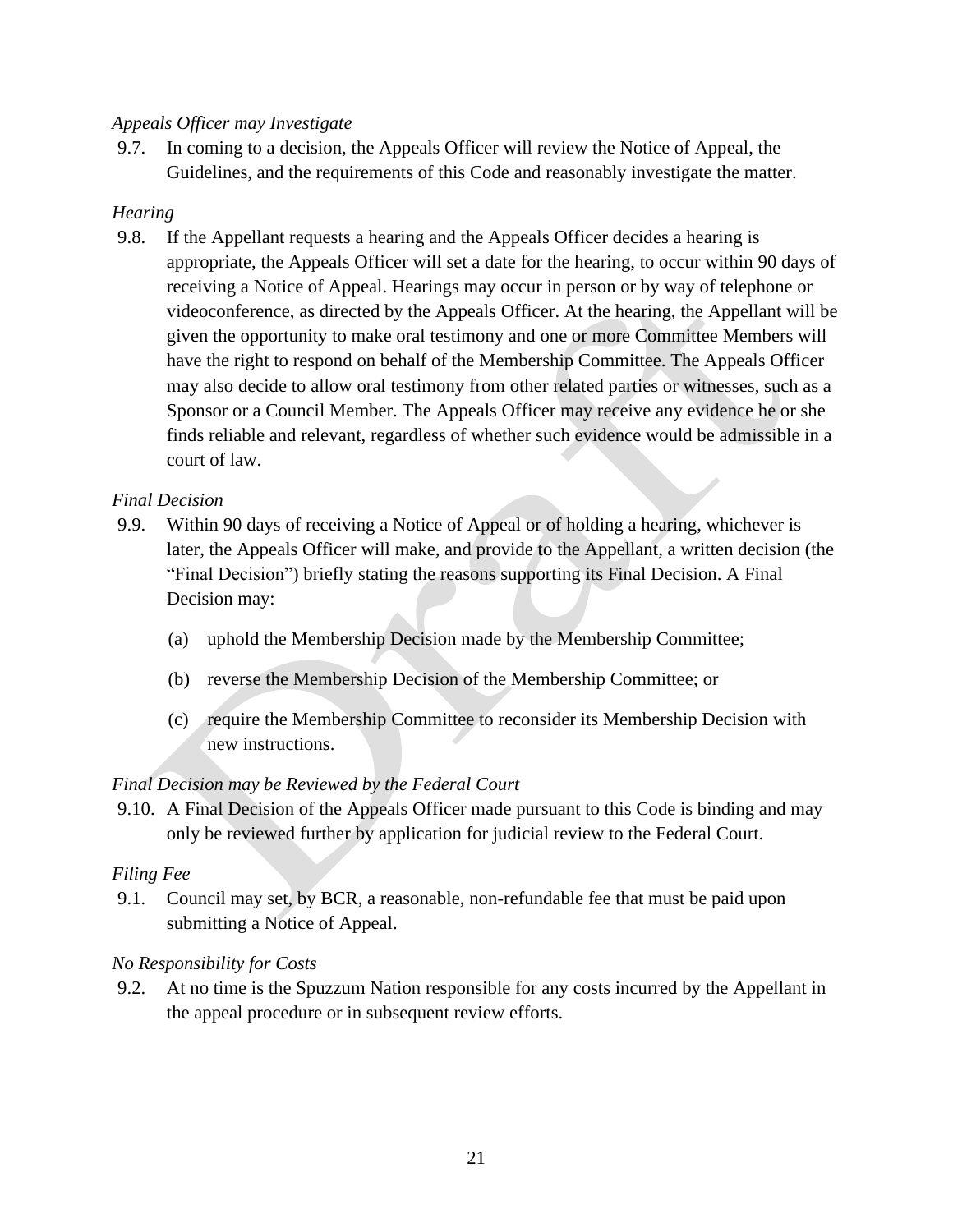# <span id="page-21-0"></span>**10. AMENDMENTS**

10.1. Subject to Section 10.14 [*Minor Amendments*], any amendment to this Code will be made pursuant to the amendment process set out in this Part.

### <span id="page-21-1"></span>**Amendment Process**

#### *Proposals for Amendment*

- 10.2. A proposal to amend the Code may be made by a Member, the Membership Committee or Council through a "Proposal for Amendment" containing:
	- (a) the text of any proposed revisions to the Code along with a document comparing the proposed revised Code to the current version of the Code;
	- (b) an explanation of the proposed revisions; and
	- (c) the reasons for the proposed revisions.
- 10.3. Any Proposal for Amendment must be reviewed by both the Membership Committee and Council.
- 10.4. If the Membership Committee and Council both support a Proposal for Amendment, Council will by BCR certify the Proposal for Amendment and instruct the Membership Clerk to provide notice of the Proposal for Amendment.

# *Notice of Proposal for Amendment*

10.5. Upon receiving a Proposal for Amendment certified pursuant to Section 10.4, the Membership Clerk will mail and email the Proposal for Amendment to all Eligible Voters for whom the Membership Clerk has mailing or email addresses and provide notice of the Eligible Voters' right to file a written objection to the Proposal for Amendment by sending such objection to the Membership Clerk within 45 days.

#### *No Objection*

10.6. If the Membership Clerk does not receive a written objection from any Eligible Voter within 45 days, the Membership Clerk will inform Council and Council will by BCR adopt the Proposal for Amendment and amend the Code.

#### *Objection*

- 10.7. If the Membership Clerk receives a written objection from an Eligible Voter within the 45-day period, the Membership Clerk will forward the written objection to Council and the Membership Committee. The Membership Committee and Council will then consider the written objection and do one of the following:
	- (a) abandon the Proposal for Amendment;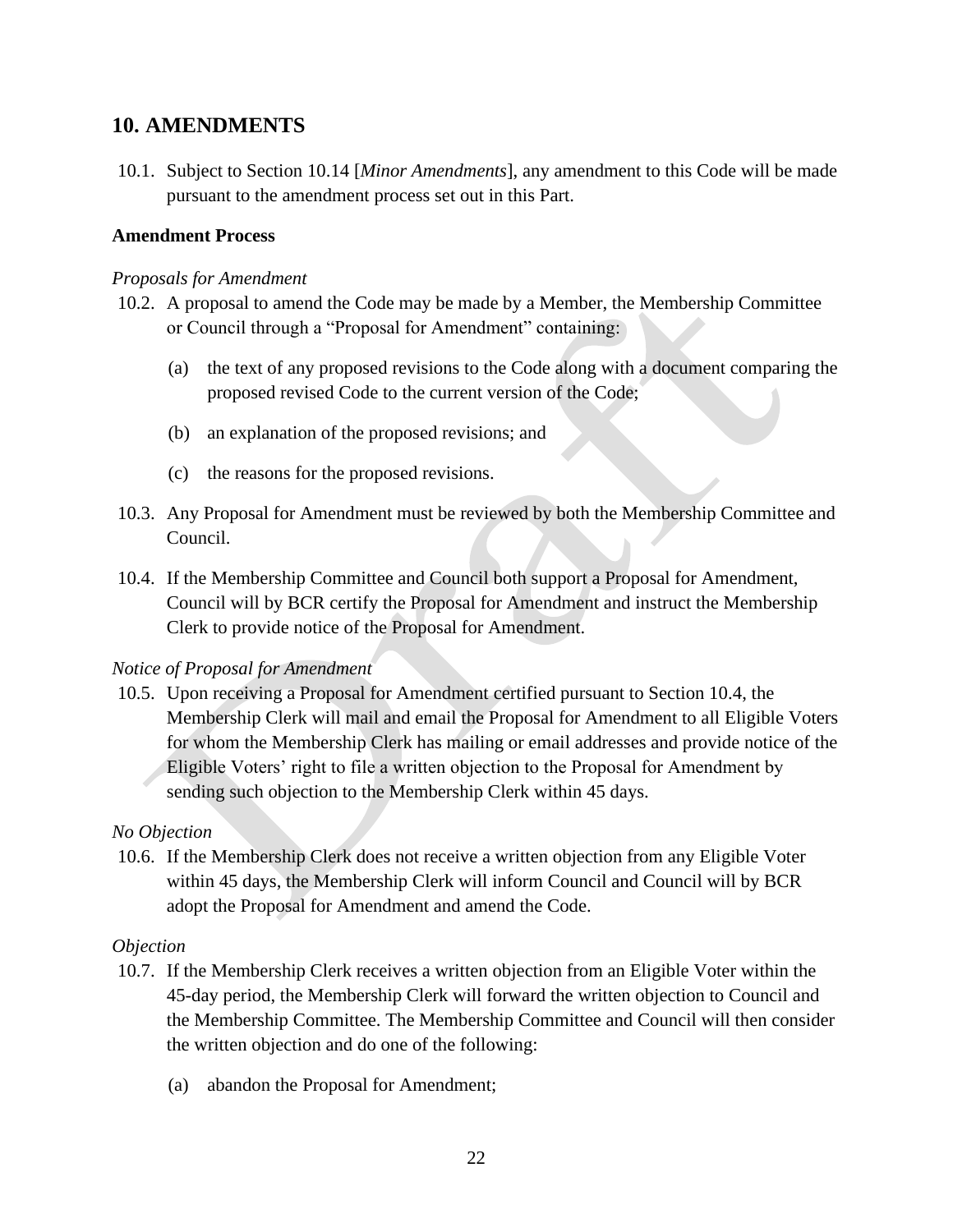- (b) respond to the written objection by revising the Proposal for Amendment and repeating the Proposal for Amendment procedure; or
- (c) initiate a referendum to poll all Eligible Voters on the proposed amendment.

# *Referendum*

- 10.8. If Council and the Membership Committee jointly decide to initiate a referendum pursuant to Subsection 10.7(c), Council will by BCR:
	- (a) call a binding referendum to poll all Eligible Voters on the Proposal for Amendment;
	- (b) hire a Ratification Officer to conduct the poll according to procedures similar to those set out in the Custom Election Code; and
	- (c) instruct the Ratification Officer to work with the Membership Clerk to provide notice of the referendum to all Eligible Voters for whom the Membership Clerk has addresses.

# *Approval by Referendum*

- 10.9. The Proposal for Amendment will be approved by Spuzzum Nation if a majority of Eligible Voters voting in the referendum vote in favour of the Proposal for Amendment.
- 10.10.The result of a referendum will be binding on Spuzzum Nation. If approved, Council will by BCR certify the results of the referendum and amend the Code in accordance with the Proposal for Amendment.

# <span id="page-22-0"></span>**Appeal of Amendment Procedure**

# *Right of Appeal*

- 10.11.Any Eligible Voter may appeal an amendment or the result of a referendum on the ground that:
	- (a) there was corrupt or fraudulent practice in connection with the amendment or referendum process; or
	- (b) there was a violation of this Code that might have affected the outcome of the referendum.
- 10.12.Appeals will be filed and heard according to the procedure set out in Part 9 [*Appeals*], with any reasonable modifications the Appeals Officer finds necessary.
- 10.13.The Appeals Officer will make a final decision either upholding or overturning the result of a referendum.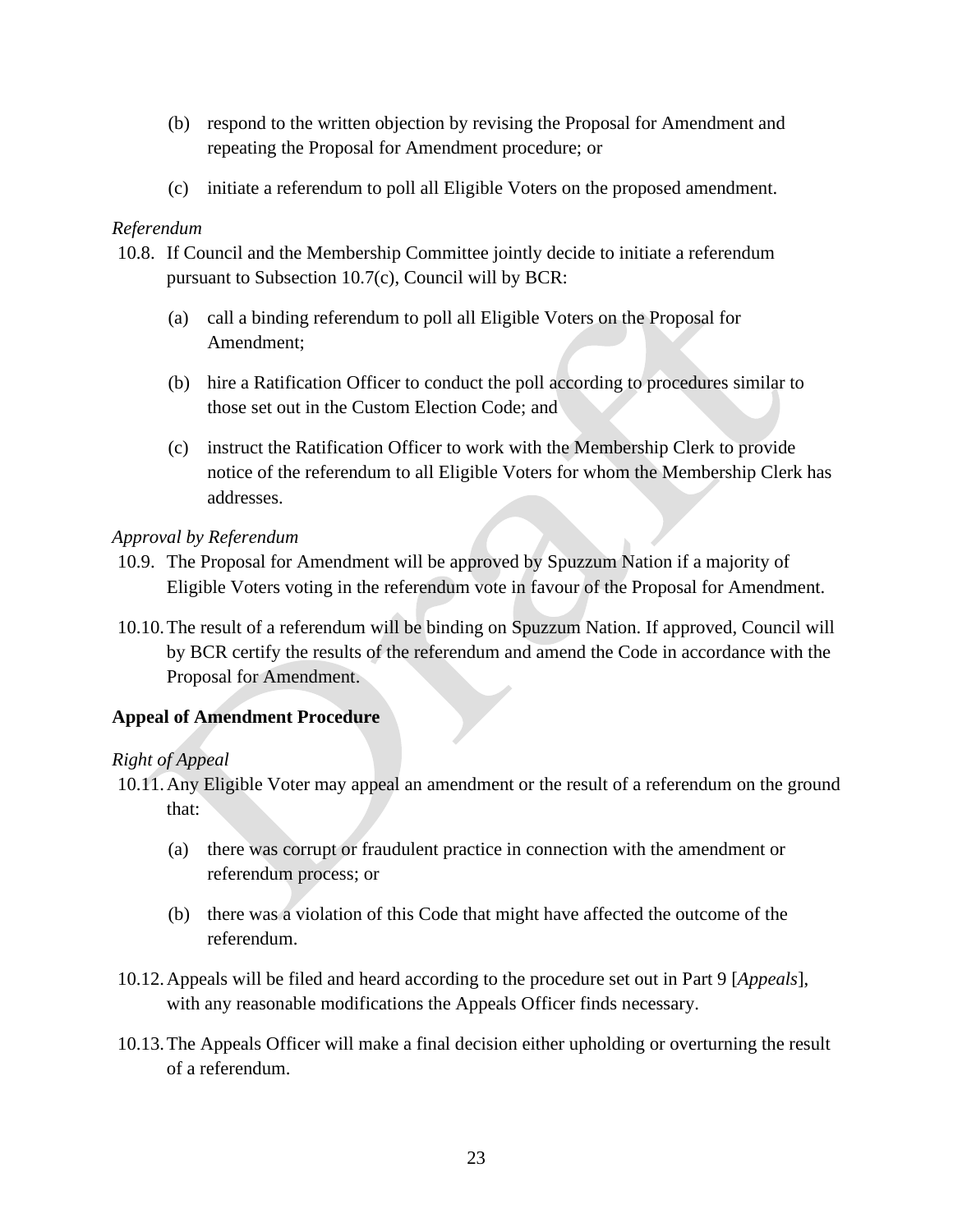#### <span id="page-23-0"></span>**Minor Amendments**

10.14.Notwithstanding Section 10.1, Council, with the recommendation or approval of a quorum of the Membership Committee, may make minor amendments to this Code by BCR without a Proposal for Amendment or referendum, as long as such amendments are administrative or typographical in nature and do not substantively change the rules or procedures under this Code.

# <span id="page-23-1"></span>**11. LIABILITY**

11.1. Spuzzum Nation, its Membership, the Membership Clerk, the Membership Committee, and the Appeals Officer will not be held monetarily or personally liable, in law or equity, for any monetary losses or damages resulting from the application of this Code. For greater certainty, claims or actions arising from the application of this Code are limited to declaratory or injunctive relief.

# <span id="page-23-2"></span>**12. SEVERABILITY**

12.1. If any portion of this Code is found to be invalid or unenforceable by decision of a court of competent jurisdiction, such invalidity or unenforceability will not affect the validity or enforceability of the remainder of this Code.

# <span id="page-23-3"></span>**13. COMING INTO FORCE**

- 13.1. This amended and revised Code will come into force upon being approved by a lawful referendum of the Spuzzum Nation.
- 13.2. On the day this Code comes into force, every prior Spuzzum Nation membership code, including the Spuzzum Indian Band Membership Rules (1987), is no longer in force.

Date Approved by Spuzzum Nation: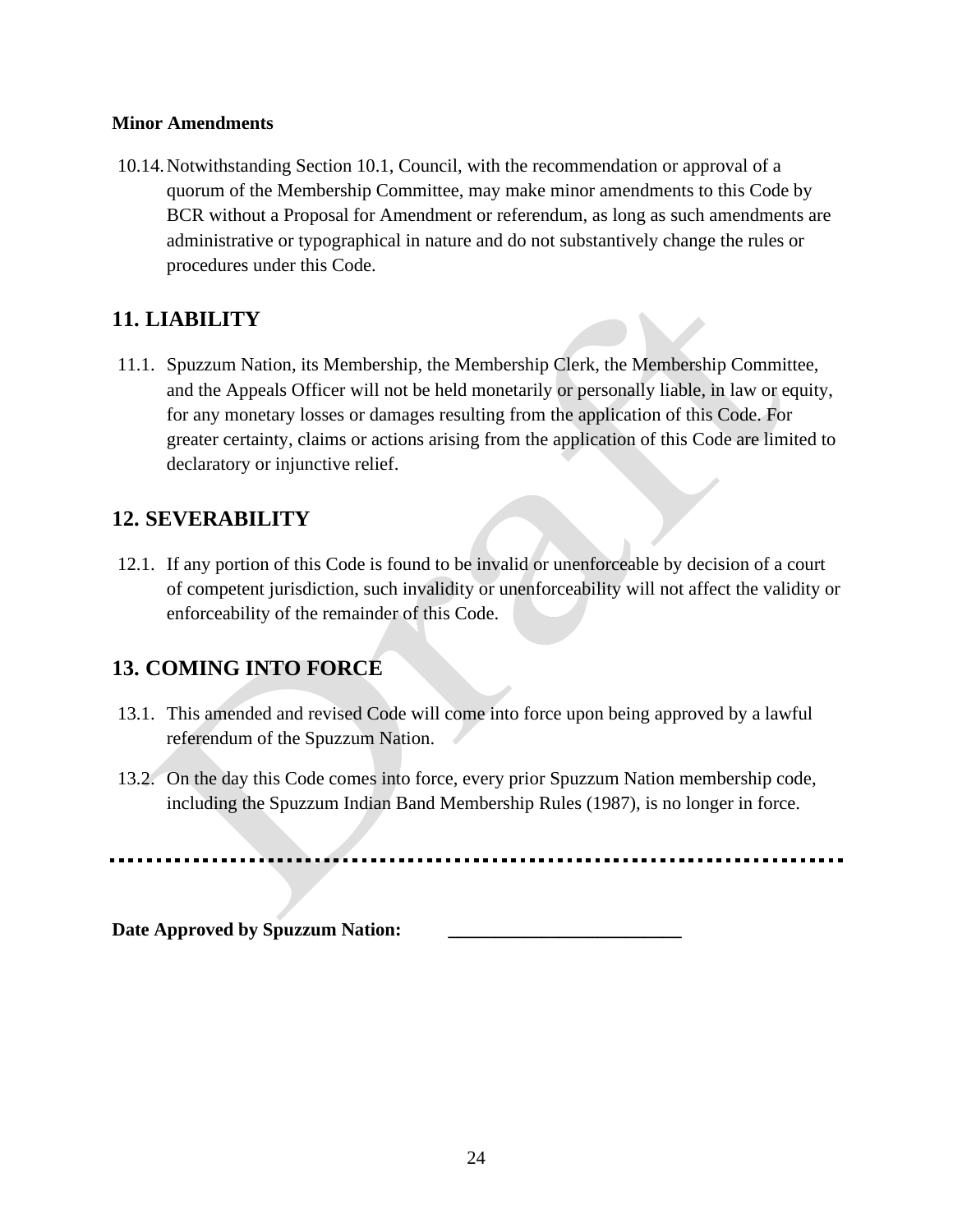# **SCHEDULE A: REGISTRATION FORM**

# SPUZZUM FIRST NATION MEMBER REGISTRATION FORM

<span id="page-24-0"></span>

| 1.                                                                                         | <b>Contact Information of Registrant</b>                                                          |
|--------------------------------------------------------------------------------------------|---------------------------------------------------------------------------------------------------|
| <b>Full Name of Registrant:</b>                                                            |                                                                                                   |
| Previous names of Registrant, if any:                                                      |                                                                                                   |
| Date of Birth:                                                                             |                                                                                                   |
| <b>Mailing Address:</b>                                                                    |                                                                                                   |
| <b>Email Address:</b>                                                                      |                                                                                                   |
| Phone Number:                                                                              |                                                                                                   |
| 2. Entitlement Criteria                                                                    |                                                                                                   |
| The Registrant is                                                                          | Registrant is the Child of a Member-Parent [Section 4.2]                                          |
| registering based<br>on the following                                                      | Registrant is the Child of a Former Member-Parent [Section 4.3]                                   |
| grounds (check<br>one box with an<br>" $x"$ or                                             | Registrant has been assigned a Spuzzum Band Number by<br>Indigenous Services Canada [Section 4.4] |
| $checkmark$ ):                                                                             |                                                                                                   |
| <b>3.</b>                                                                                  | Information about Member-Parent or Former Member-Parent (if applicable)                           |
| <b>Full Name:</b>                                                                          |                                                                                                   |
| Date of Birth:                                                                             |                                                                                                   |
| Date of Death <i>(if applicable)</i> :                                                     |                                                                                                   |
| Mailing Address and email<br>address (if applicable):                                      |                                                                                                   |
| If Former Member-Parent, reason<br>for leaving Spuzzum membership<br>and approximate date: |                                                                                                   |
|                                                                                            |                                                                                                   |

*Please note that if Spuzzum does not have information about the Former Member-Parent, the Registrant must provide supporting documentation to demonstrate that the parent was a Member of Spuzzum.*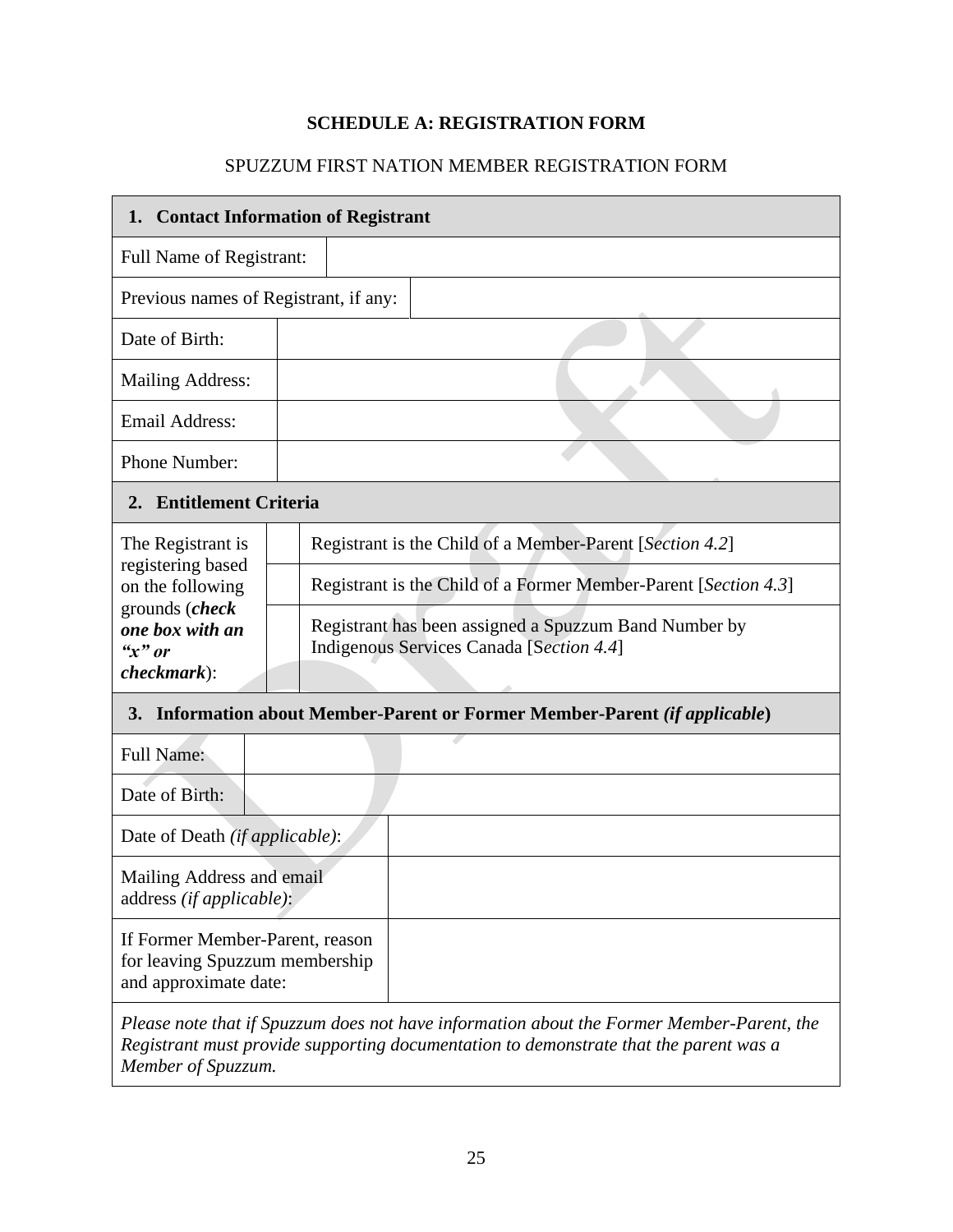| 4. Indian Status               |                                                                                                                                                                                                                                                  |
|--------------------------------|--------------------------------------------------------------------------------------------------------------------------------------------------------------------------------------------------------------------------------------------------|
| Check one:                     | The Registrant has Indian Status                                                                                                                                                                                                                 |
|                                | The Registrant is not eligible for Indian Status                                                                                                                                                                                                 |
|                                | The Registrant does not have Indian Status but is currently applying<br>for Indian Status                                                                                                                                                        |
| <b>Indian Status Number:</b>   |                                                                                                                                                                                                                                                  |
|                                | Please note that in order to Register as a Member, the Registrant must have Indian Status. If<br>the Registrant does not have Indian Status, please contact the Membership Clerk or ISC for<br>information about how to apply for Indian Status. |
| <b>5. Marital Status</b>       |                                                                                                                                                                                                                                                  |
| Check one:                     | Single                                                                                                                                                                                                                                           |
|                                | Married                                                                                                                                                                                                                                          |
|                                | Common Law                                                                                                                                                                                                                                       |
|                                | If married or common law, name of partner:                                                                                                                                                                                                       |
| Partner's contact information: |                                                                                                                                                                                                                                                  |
| <b>Children</b><br>6.          |                                                                                                                                                                                                                                                  |
|                                | Please list the full names and birthdates of the Registrant's living children, if any:                                                                                                                                                           |
|                                |                                                                                                                                                                                                                                                  |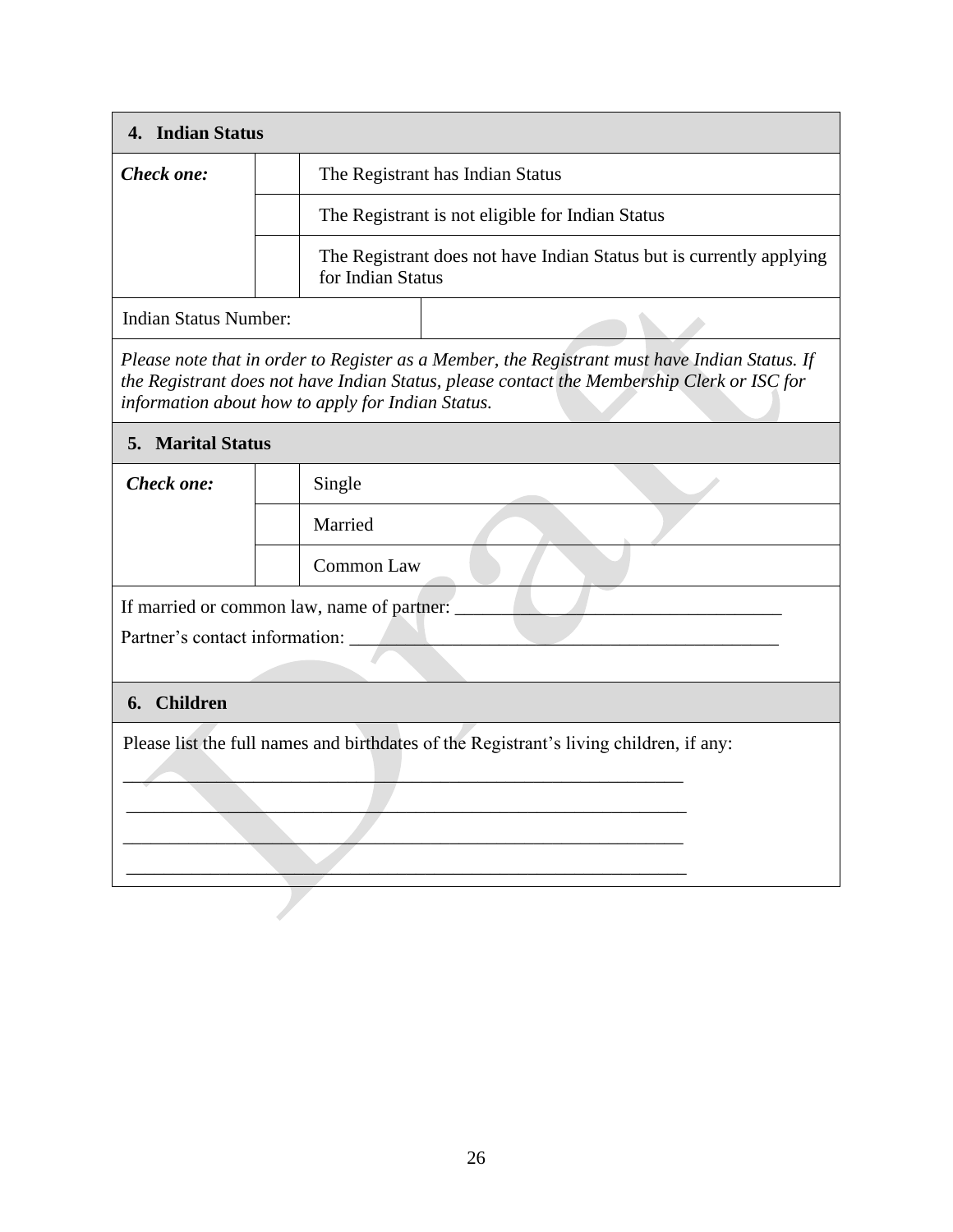| 7. Member of One Band |                                                                                       |
|-----------------------|---------------------------------------------------------------------------------------|
| Check one:            | The Registrant is not a member of any other Indian Band                               |
|                       | The Registrant is also a member of another Indian Band                                |
|                       | The Registrant is in the process of renouncing membership from<br>another Indian Band |
|                       |                                                                                       |

*Please note that Spuzzum Members may only be a member of one Indian Band at a time.* 

*If the Registrant is a member of another Band, the Registrant must complete and sign a Renouncement from Other Band Form (see Schedule C) and provide with their Registration supporting documents showing that the other Band either has removed the Registrant from its membership or will remove the Registrant from its membership upon the Registrant becoming a Member of Spuzzum Nation.*

*Declaration Regarding Membership in other Indian Bands*

| If the Registrant is not a member of any other Indian Band, please make the following |  |  |  |
|---------------------------------------------------------------------------------------|--|--|--|
| declaration:                                                                          |  |  |  |

|                    |  | [ <i>name</i> ], declare that the Registrant is not a member of any |
|--------------------|--|---------------------------------------------------------------------|
| other Indian Band. |  |                                                                     |

Signed: \_\_\_\_\_\_\_\_\_\_\_\_\_\_\_\_\_\_\_\_\_\_\_\_\_\_\_\_ Date:\_\_\_\_\_\_\_\_\_\_\_\_\_\_\_\_\_\_\_\_\_\_\_\_\_\_\_\_\_\_\_\_\_\_\_

**8. Assistance –** *if the Registrant is receiving assistance with this Registration process, please include the following information:*

| <b>Full Name of Assistant:</b>     |  |
|------------------------------------|--|
| <b>Relationship to Registrant:</b> |  |
| <b>Mailing Address:</b>            |  |
| Email Address:                     |  |
| Phone Number:                      |  |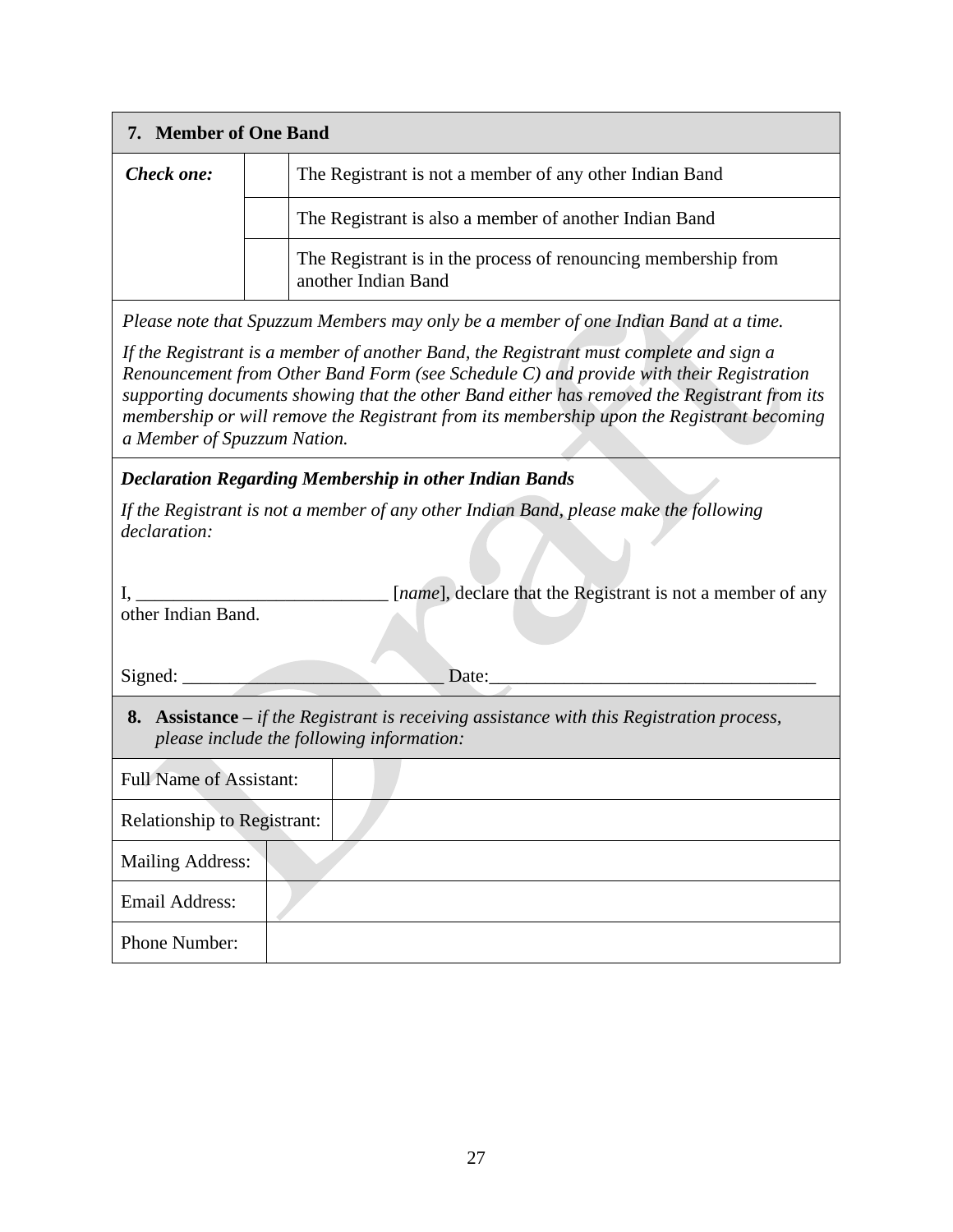# **9. Supporting Documentation**

*Please note that Schedule B of the Code lists the supporting documentation required, depending on the basis of Registration. Please review Schedule B and attach the required supporting documents.* 

| <b>Please check next to all</b><br>documents you are | Copy of the Registrant's Birth Certificate                                          |
|------------------------------------------------------|-------------------------------------------------------------------------------------|
| providing:                                           | Legal evidence of the Registrant's Adoption                                         |
|                                                      | Copy of Registrant's Indian Status registration                                     |
|                                                      | Copy of Registrant's Indian Status registration, with<br><b>Spuzzum Band Number</b> |
|                                                      | Signed Renouncement from Other Band Form                                            |
|                                                      | Evidence showing that parent was previously a Member in<br><b>Spuzzum Nation</b>    |
|                                                      | Other:                                                                              |
| 10. Declaration and Signature                        |                                                                                     |

# I solemnly declare that the statements provided in this Registration Form, and all documents submitted to support the application, are accurate, unaltered and true.

 $\frac{1}{2}$  ,  $\frac{1}{2}$  ,  $\frac{1}{2}$  ,  $\frac{1}{2}$  ,  $\frac{1}{2}$  ,  $\frac{1}{2}$  ,  $\frac{1}{2}$  ,  $\frac{1}{2}$  ,  $\frac{1}{2}$  ,  $\frac{1}{2}$ 

Signature of Registrant or Assistant Date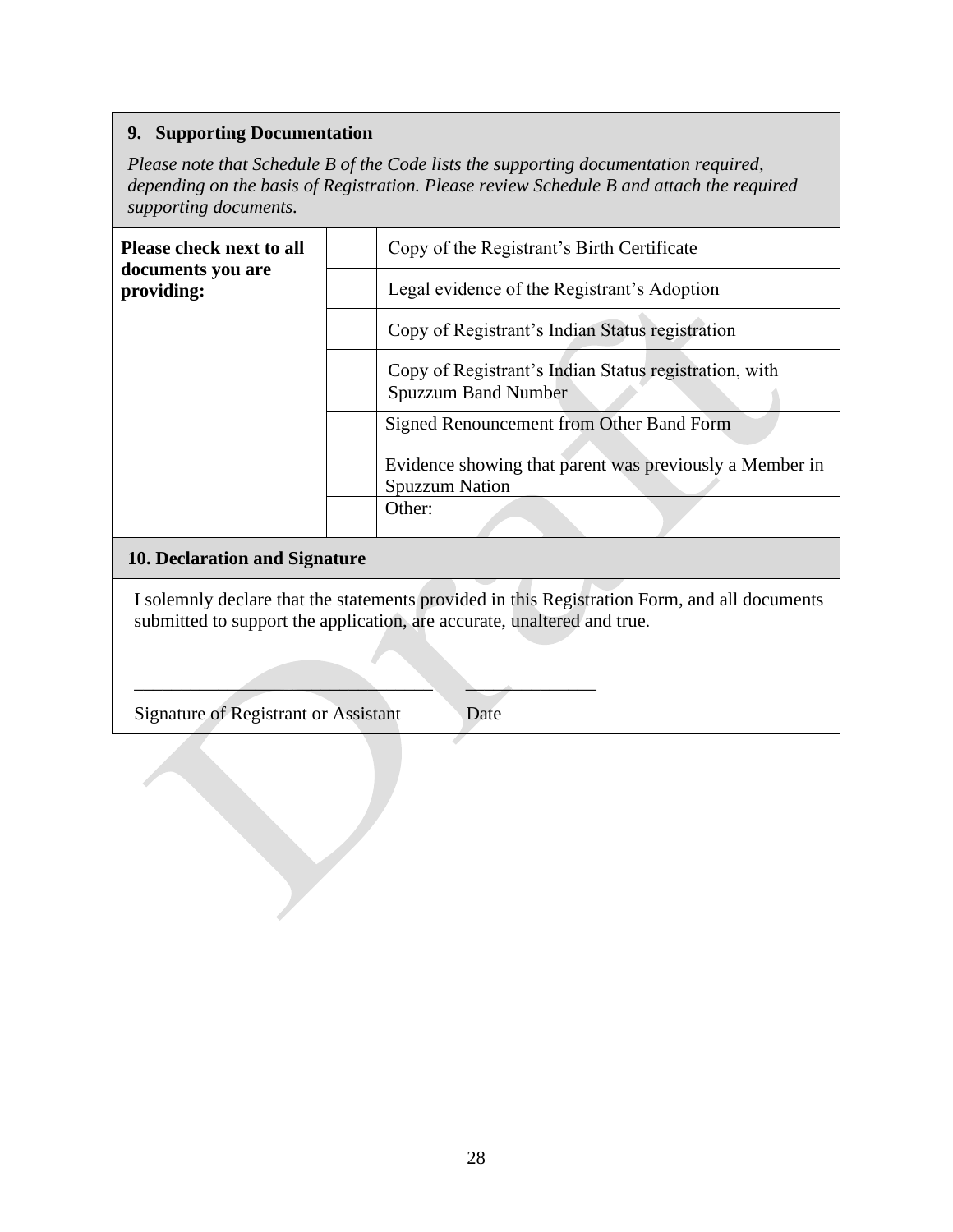# **SCHEDULE B: SUPPORTING DOCUMENTATION FOR REGISTRATION**

<span id="page-28-0"></span>Pursuant to Section 5.2 [*Supporting Documentation*] of the Code, the table below sets out the supporting documentation required for each Entitlement Criterion for Registration.

| <b>Required Supporting</b><br><b>Documents</b><br>$(x = required)$                                                                                                                                                                                                             | Child of a<br><b>Member Parent</b><br>s. 4.2 | Child of a<br>Former<br>Member-Parent<br>s. 4.3 | Person with a<br>Spuzzum Band<br><b>Number</b><br>s. 4.4 |
|--------------------------------------------------------------------------------------------------------------------------------------------------------------------------------------------------------------------------------------------------------------------------------|----------------------------------------------|-------------------------------------------------|----------------------------------------------------------|
| Copy of the Registrant's Birth<br>Certificate showing the name<br>of the Registrant and the<br>Registrant's Member-Parent or<br>Former Member-Parent<br><b>OR</b><br>Legal evidence of the<br>Registrant's Adoption by the<br>Member-Parent or Former-<br><b>Member Parent</b> | Х                                            |                                                 |                                                          |
| Evidence of Registrant's<br><b>Indian Status registration</b>                                                                                                                                                                                                                  | X                                            |                                                 |                                                          |
| Evidence of Registrant's<br>Indian Status registration, with<br><b>Spuzzum Band Number</b>                                                                                                                                                                                     |                                              |                                                 | X                                                        |
| Signed declaration by<br><b>Registrant or Assistant that</b><br>Registrant is not a Member of<br>another Band<br><b>OR</b><br><b>Signed Renouncement from</b><br>Other Band Form as set out in<br>Schedule C                                                                   | Х                                            | X                                               | X                                                        |
| If Spuzzum Nation does not<br>have a record of the Former<br>Member-Parent, satisfactory<br>evidence showing that parent<br>was previously a Member in<br><b>Spuzzum Nation</b>                                                                                                |                                              |                                                 |                                                          |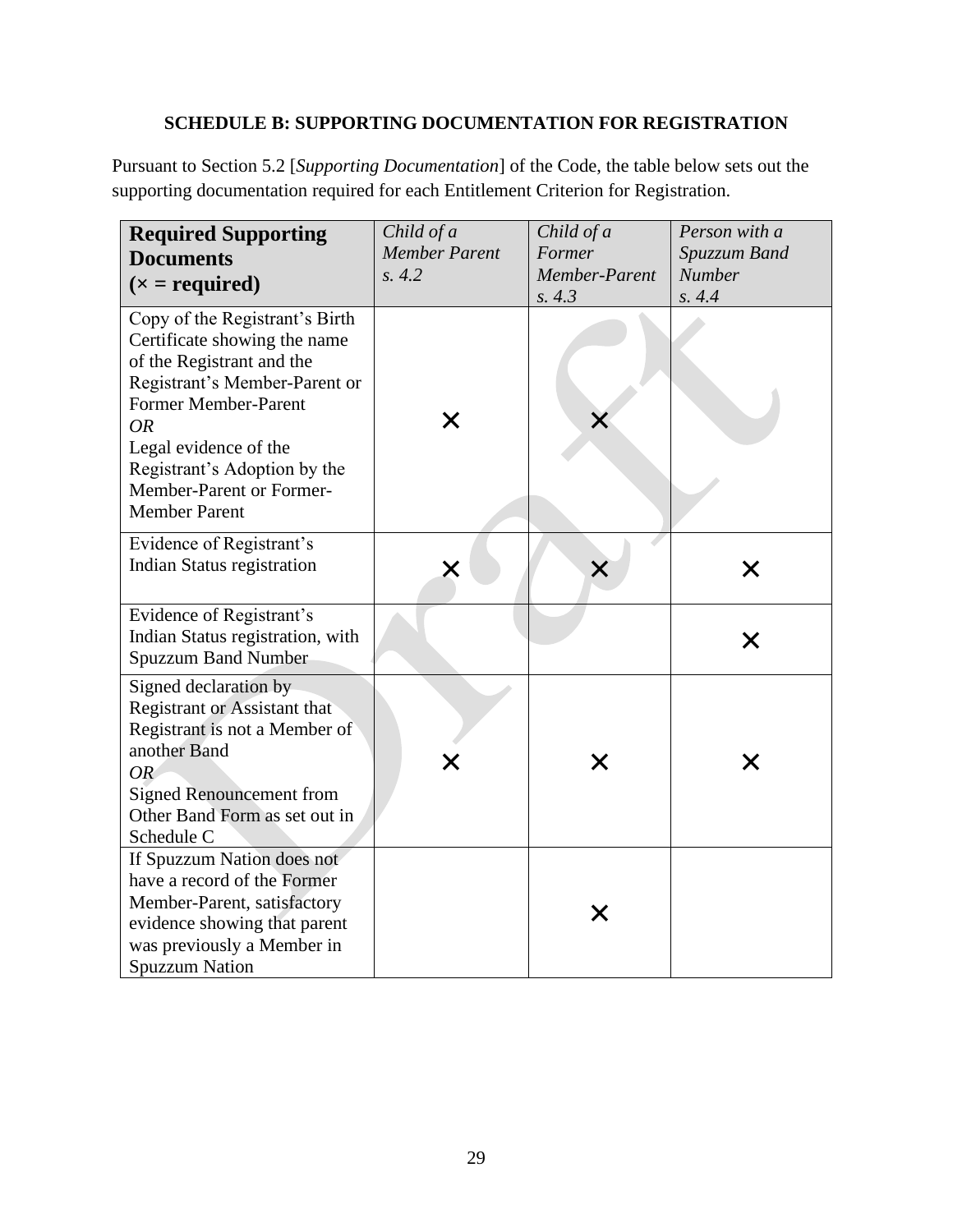# **SCHEDULE C: RENOUNCEMENT FROM OTHER BAND FORM**

# **DECLARATION**

<span id="page-29-0"></span>I,  $[name]$ , declare as follows:

- I was previously a member of, or am in the process of transferring from, the following Indian Band:
- At my previous Band, I had the following Band Number:
- I have taken all steps to remove myself from the band list or membership list of the other Band.
- I believe it to be true that my previous Band either [*circle one*]:
	- o has already removed me from its membership list; or
	- o will remove me from its membership upon being notified that I have been accepted as a Member of Spuzzum First Nation.
- I understand that Spuzzum First Nation may contact my previous Band to confirm that I am no longer a member of that Band.
- I understand that I will not be admitted as a Member to Spuzzum First Nation unless my membership in my previous Band is terminated.
- I have attached to this Renouncement Form any supporting documentation confirming the truth of this declaration.

I believe all answers herein to be true and accurate to the best of my knowledge.

Signature: \_\_\_\_\_\_\_\_\_\_\_\_\_\_\_\_\_\_\_\_\_\_\_\_\_\_\_\_\_\_\_\_\_\_ Date: \_\_\_\_\_\_\_\_\_\_\_\_\_\_\_\_\_\_\_\_\_\_\_\_

| Name of Witness: |
|------------------|
|------------------|

Name of Witness: \_\_\_\_\_\_\_\_\_\_\_\_\_\_\_\_\_\_\_\_\_ Signature of Witness: \_\_\_\_\_\_\_\_\_\_\_\_\_\_\_\_\_\_\_\_\_\_\_

|                         | <b>Contact Information of Registrant or Applicant</b> |
|-------------------------|-------------------------------------------------------|
| <b>Full Name:</b>       |                                                       |
| Date of Birth:          |                                                       |
| <b>Mailing Address:</b> |                                                       |
| <b>Email Address:</b>   |                                                       |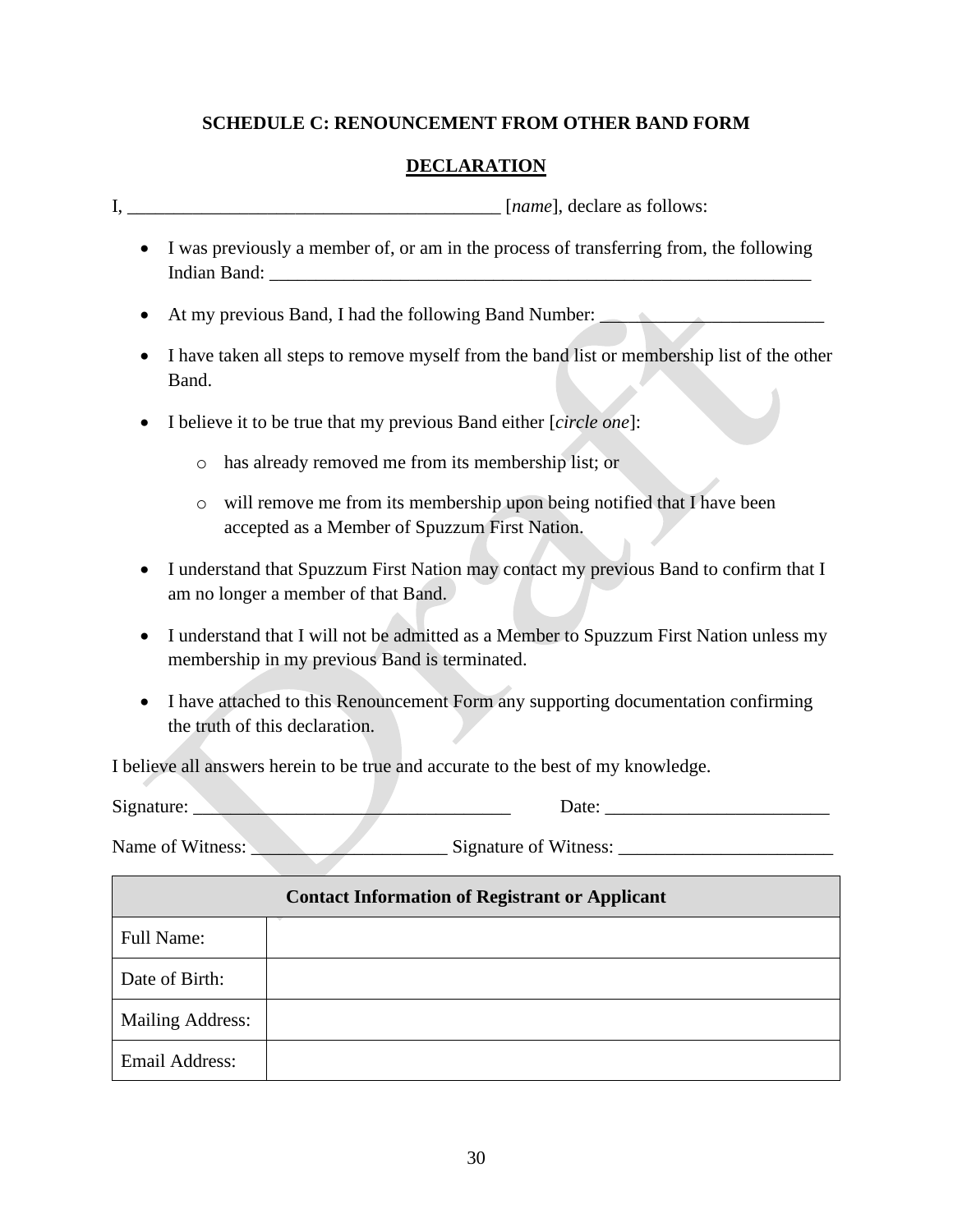| Phone Number:<br>. |  |  |
|--------------------|--|--|
|--------------------|--|--|

| <b>Contact Information for Previous Indian Band</b>  |  |  |  |  |
|------------------------------------------------------|--|--|--|--|
| Previous Indian Band:                                |  |  |  |  |
| Name of membership clerk or<br>other contact person: |  |  |  |  |
| <b>Mailing Address:</b>                              |  |  |  |  |
| <b>Email Address:</b>                                |  |  |  |  |
| Phone Number:                                        |  |  |  |  |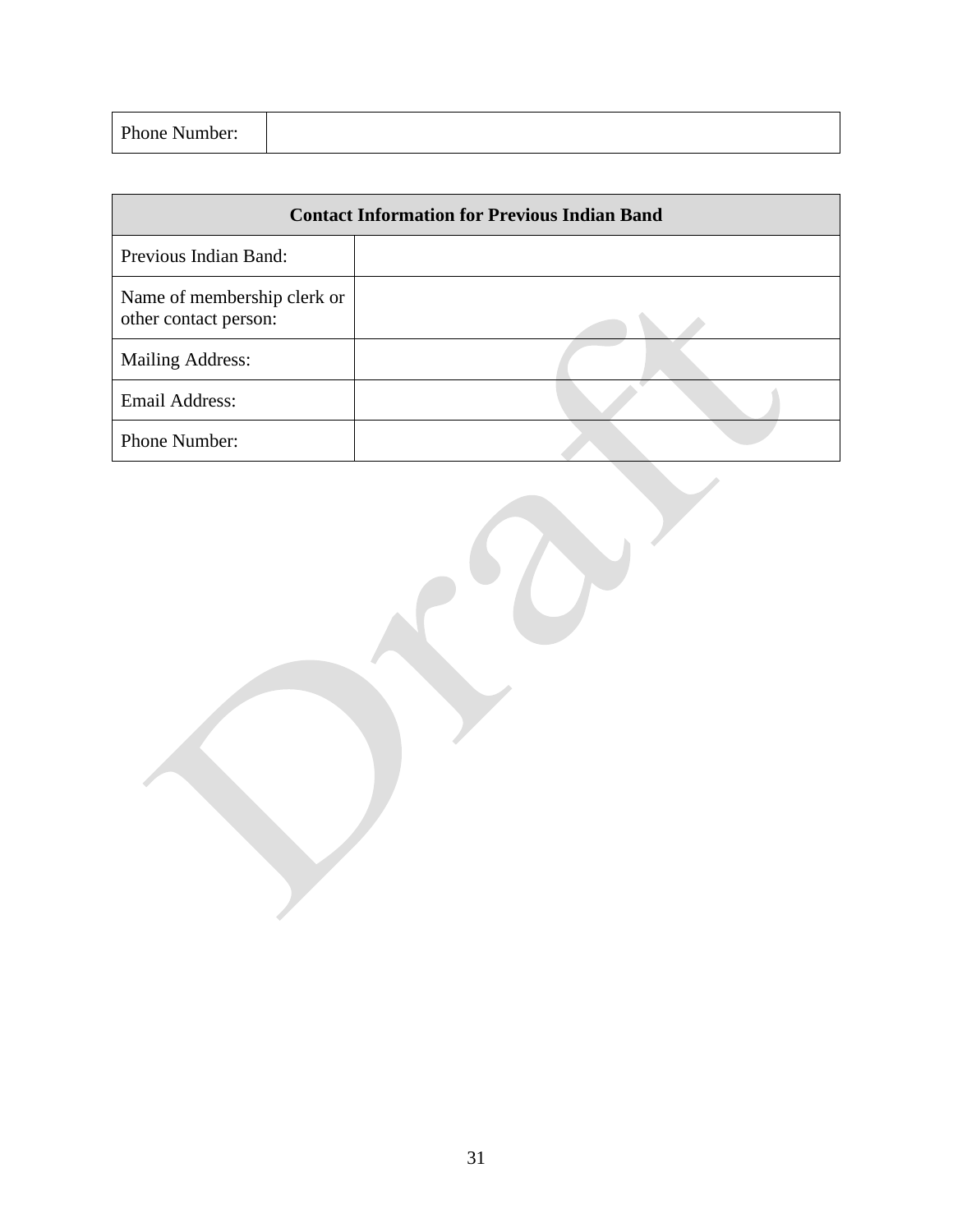# **SCHEDULE D: APPLICATION FORM**

# SPUZZUM FIRST NATION MEMBER APPLICATION FORM

<span id="page-31-0"></span>

| 1. Contact Information of Applicant                      |                                                                                                                                                                                        |  |  |  |
|----------------------------------------------------------|----------------------------------------------------------------------------------------------------------------------------------------------------------------------------------------|--|--|--|
| <b>Full Name of Applicant:</b>                           |                                                                                                                                                                                        |  |  |  |
| Previous names of Applicant, if any:                     |                                                                                                                                                                                        |  |  |  |
| Date of Birth:                                           |                                                                                                                                                                                        |  |  |  |
| <b>Mailing Address:</b>                                  |                                                                                                                                                                                        |  |  |  |
| <b>Email Address:</b>                                    |                                                                                                                                                                                        |  |  |  |
| Phone Number:                                            |                                                                                                                                                                                        |  |  |  |
| 2. Eligibility Criteria                                  |                                                                                                                                                                                        |  |  |  |
| The Applicant is                                         | Applicant was previously a Member [Section 4.6(a)]                                                                                                                                     |  |  |  |
| applying based on<br>the following<br>$ground(s)$ (check | Applicant is married to, or in a common-law relationship with, a<br>Member [Section 4.6(b)]                                                                                            |  |  |  |
| any box that<br>applies with an<br>" $x"$ or             | Applicant is the Child of a Member who became a Member by way<br>of a spousal relationship [Section 4.6(c)]                                                                            |  |  |  |
| $checkmark$ ):                                           | Applicant wishes to transfer to Spuzzum [Section 4.6(d)]                                                                                                                               |  |  |  |
| 3. Indian Status                                         |                                                                                                                                                                                        |  |  |  |
| <b>Check one:</b>                                        | The Applicant has Indian Status                                                                                                                                                        |  |  |  |
|                                                          | The Applicant is not eligible for Indian Status                                                                                                                                        |  |  |  |
|                                                          | The Applicant does not have Indian Status but is currently applying<br>for Indian Status                                                                                               |  |  |  |
| <b>Indian Status Number:</b>                             |                                                                                                                                                                                        |  |  |  |
| about how to apply for Indian Status.                    | Please note that the Applicant must have Indian Status to become a Member. If the Applicant<br>does not have Indian Status, please contact the Membership Clerk or ISC for information |  |  |  |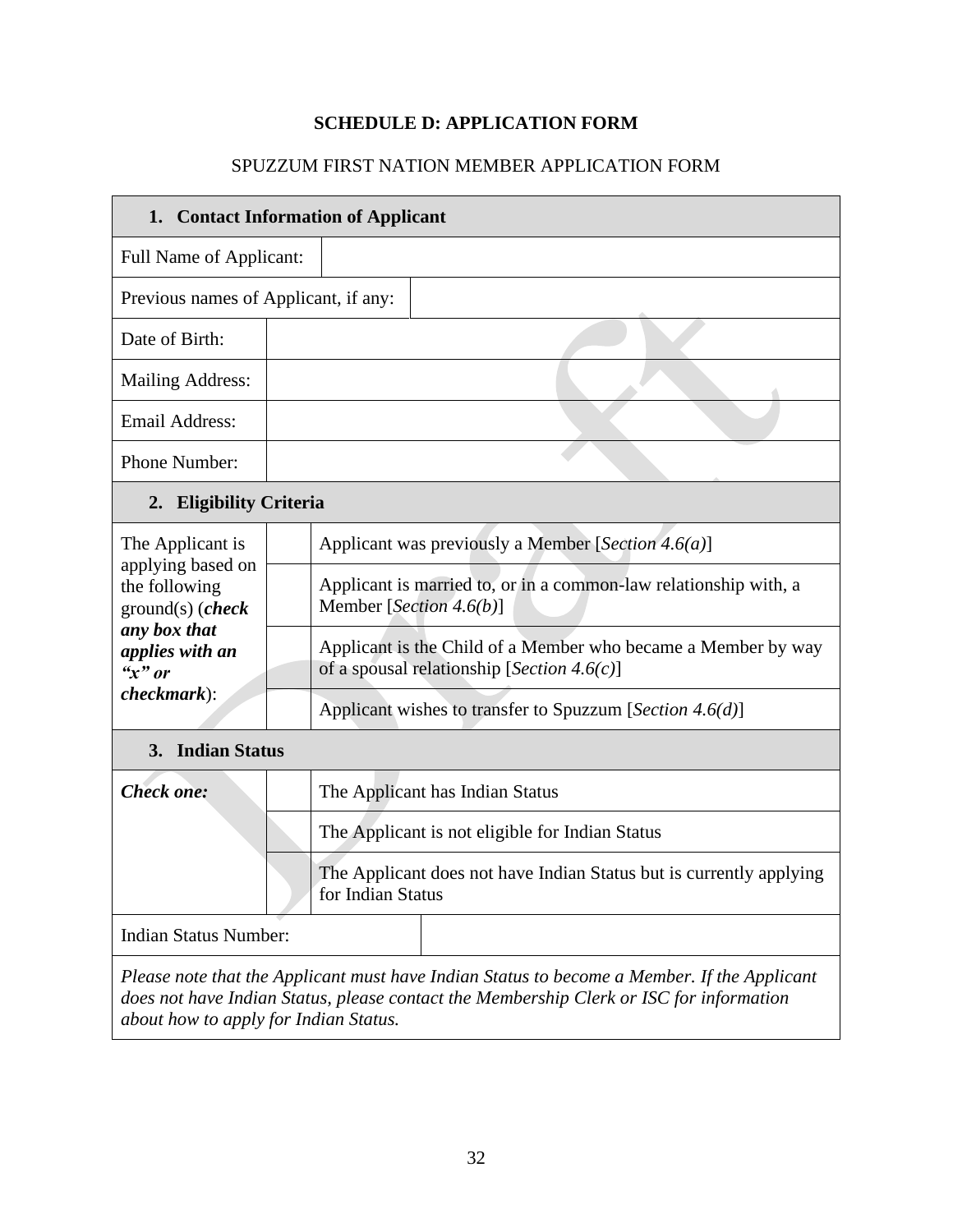| <b>4. Marital Status</b>  |                                                                                             |                                                                                                                                                                                                                                                                                                                                                                          |  |  |
|---------------------------|---------------------------------------------------------------------------------------------|--------------------------------------------------------------------------------------------------------------------------------------------------------------------------------------------------------------------------------------------------------------------------------------------------------------------------------------------------------------------------|--|--|
| Check one:                |                                                                                             | Single                                                                                                                                                                                                                                                                                                                                                                   |  |  |
|                           |                                                                                             | Married                                                                                                                                                                                                                                                                                                                                                                  |  |  |
|                           | <b>Common Law</b>                                                                           |                                                                                                                                                                                                                                                                                                                                                                          |  |  |
|                           |                                                                                             | If married or common law, name of partner:                                                                                                                                                                                                                                                                                                                               |  |  |
|                           |                                                                                             |                                                                                                                                                                                                                                                                                                                                                                          |  |  |
| 5. Children               |                                                                                             |                                                                                                                                                                                                                                                                                                                                                                          |  |  |
|                           |                                                                                             | Please list the full names and ages of any of the Applicant's living children, if applicable:                                                                                                                                                                                                                                                                            |  |  |
|                           |                                                                                             |                                                                                                                                                                                                                                                                                                                                                                          |  |  |
|                           |                                                                                             |                                                                                                                                                                                                                                                                                                                                                                          |  |  |
|                           |                                                                                             |                                                                                                                                                                                                                                                                                                                                                                          |  |  |
| 6. Member of One Band     |                                                                                             |                                                                                                                                                                                                                                                                                                                                                                          |  |  |
| Check one:                |                                                                                             | The Applicant is not a member of any other Indian Band                                                                                                                                                                                                                                                                                                                   |  |  |
|                           | The Applicant is also a member of another Indian Band                                       |                                                                                                                                                                                                                                                                                                                                                                          |  |  |
|                           | The Applicant is in the process of renouncing membership from another<br><b>Indian Band</b> |                                                                                                                                                                                                                                                                                                                                                                          |  |  |
|                           |                                                                                             | Please note that Spuzzum Members may only be a member of one Indian Band at a time.                                                                                                                                                                                                                                                                                      |  |  |
| Member of Spuzzum Nation. |                                                                                             | If the Applicant is a member of another Band, the Applicant must complete and sign a<br>Renouncement from Other Band Form (see Schedule C) and provide with their Application<br>supporting documents showing that the other Band either has removed the Applicant from its<br>membership or will remove the Applicant from its membership upon the Applicant becoming a |  |  |
|                           |                                                                                             | <b>Declaration Regarding Membership in other Indian Bands</b>                                                                                                                                                                                                                                                                                                            |  |  |
| declaration:              |                                                                                             | If the Applicant is not a Member of any other Indian Band, please make the following                                                                                                                                                                                                                                                                                     |  |  |
| other Indian Band.        |                                                                                             | I, _______________________________ [ <i>name</i> ], declare that the Applicant is not a member of any                                                                                                                                                                                                                                                                    |  |  |
|                           |                                                                                             | Signed: Date: Date:                                                                                                                                                                                                                                                                                                                                                      |  |  |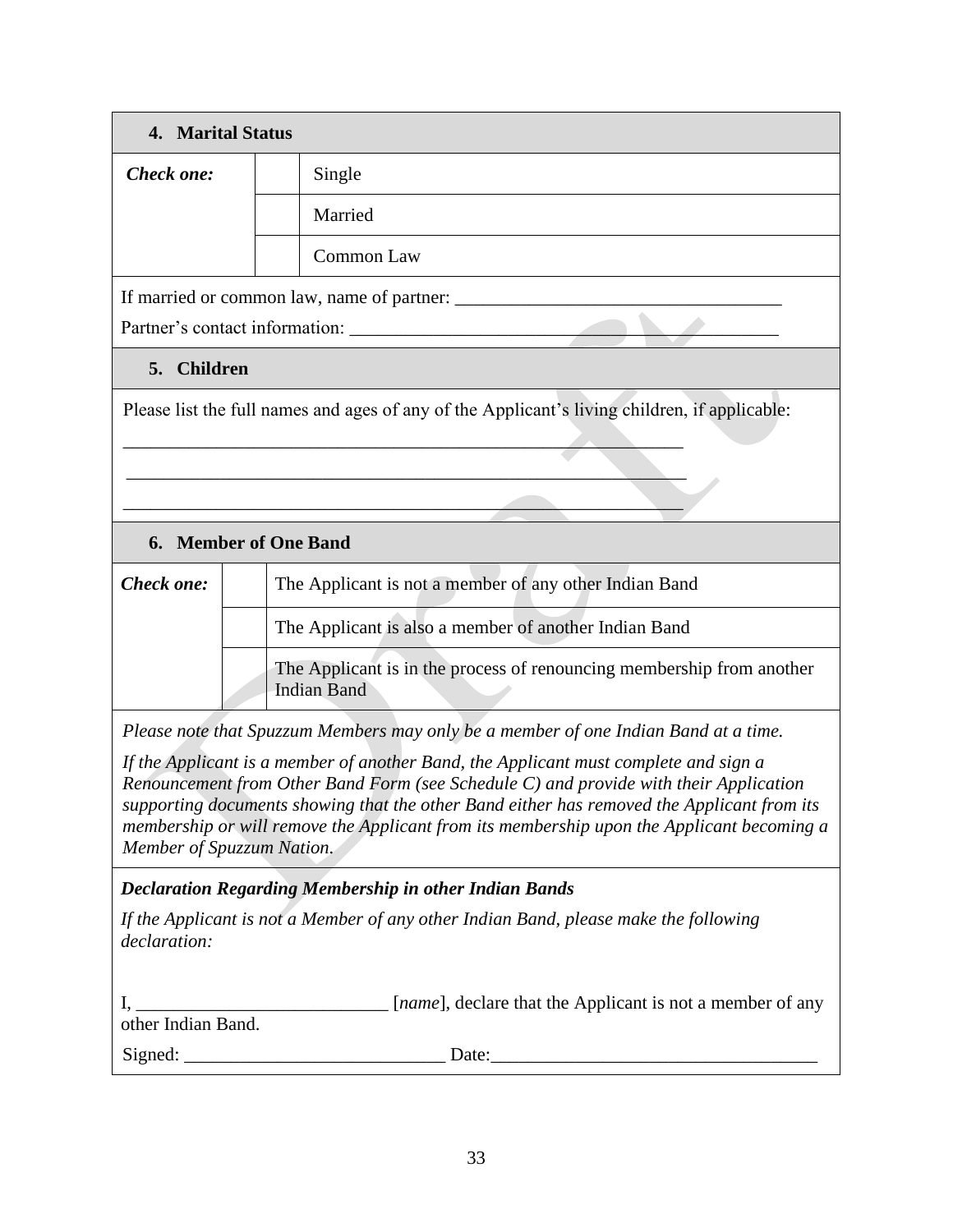| and sign a Sponsorship Letter     | 7. Sponsor – most Applications require the Applicant to have a Spuzzum Member write                                                    |
|-----------------------------------|----------------------------------------------------------------------------------------------------------------------------------------|
| Full Name of Sponsor:             |                                                                                                                                        |
| <b>Mailing Address:</b>           |                                                                                                                                        |
| <b>Email Address:</b>             |                                                                                                                                        |
| Phone Number:                     |                                                                                                                                        |
| Members, if any:                  | Please provide information about individual ties or family relationships with Spuzzum                                                  |
|                                   |                                                                                                                                        |
|                                   |                                                                                                                                        |
|                                   | 8. Assistance $-i f$ the Applicant is receiving assistance with this Application process,<br>please include the following information: |
| <b>Full Name of Assistant:</b>    |                                                                                                                                        |
| <b>Relationship to Applicant:</b> |                                                                                                                                        |
| <b>Mailing Address:</b>           |                                                                                                                                        |
| <b>Email Address:</b>             |                                                                                                                                        |
| <b>Phone Number:</b>              |                                                                                                                                        |
| 9. Supporting Documentation       |                                                                                                                                        |

*Please note that Schedule E of the Code lists the supporting documentation required, depending on the basis of Application. Please review Schedule E, attach the required supporting documents and confirm below which documents are attached to the Application.* 

| Please check next to all<br>documents you are<br>providing: | A valid government-issued identification card                                                          |  |  |  |
|-------------------------------------------------------------|--------------------------------------------------------------------------------------------------------|--|--|--|
|                                                             | If Applicant is 18 years old or older, a Criminal Record Check<br>completed within the past six months |  |  |  |
|                                                             | Completed Renouncement from Other Band Form                                                            |  |  |  |
|                                                             | Evidence of Applicant's Indian Status registration                                                     |  |  |  |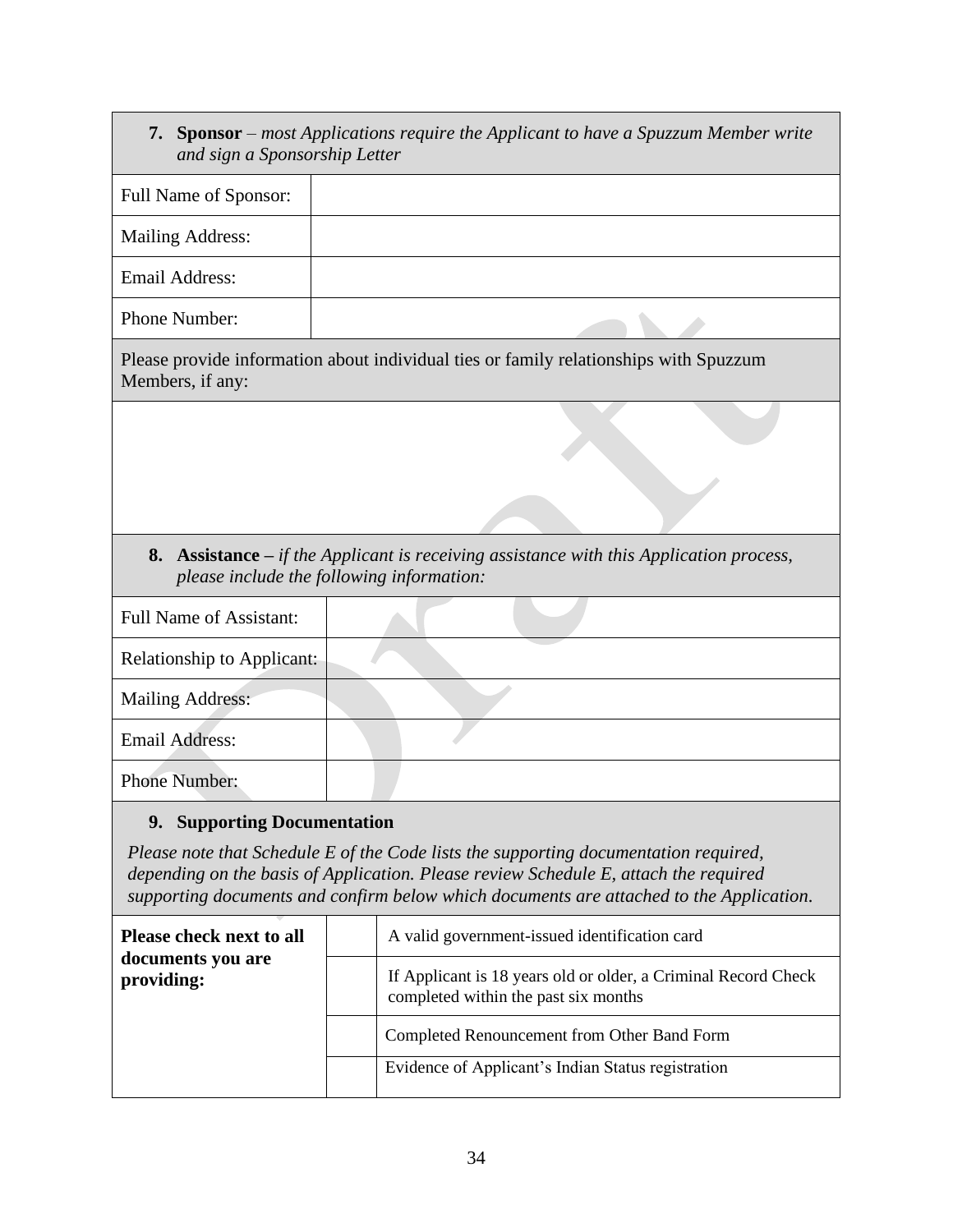|                 | Written reasons explaining the Applicant's                      |
|-----------------|-----------------------------------------------------------------|
|                 | 1) previous loss of Membership; and 2) desire to be reinstated  |
|                 | A marriage certificate                                          |
|                 |                                                                 |
|                 | A declaration of common-law relationship                        |
|                 |                                                                 |
|                 | Signed statement of Member-Spouse, supporting the validity of   |
|                 | the spousal relationship and indicating their support for the   |
|                 | Application                                                     |
|                 | Signed statement of both parents supporting Child's Application |
|                 |                                                                 |
|                 | Copy of the Applicant's Birth Certificate showing the name of   |
|                 | the Applicant and the Applicant's Member-Parent                 |
|                 | OR Legal evidence of the Applicant's Adoption by the Member-    |
|                 | Parent                                                          |
|                 | Signed statement by the Applicant of his or her proposed        |
|                 | contribution to the community                                   |
|                 | A Sponsorship Letter written and signed by a Member (not a      |
|                 | spouse)                                                         |
|                 | Other:                                                          |
|                 |                                                                 |
| -ים ב<br>10.511 |                                                                 |

# **10. Declaration and Signature**

I solemnly declare that the statements provided in this Application Form, and all documents submitted to support the application, are accurate, unaltered and true.

Signature of Applicant or Assistant Date

 $\frac{1}{2}$  ,  $\frac{1}{2}$  ,  $\frac{1}{2}$  ,  $\frac{1}{2}$  ,  $\frac{1}{2}$  ,  $\frac{1}{2}$  ,  $\frac{1}{2}$  ,  $\frac{1}{2}$  ,  $\frac{1}{2}$  ,  $\frac{1}{2}$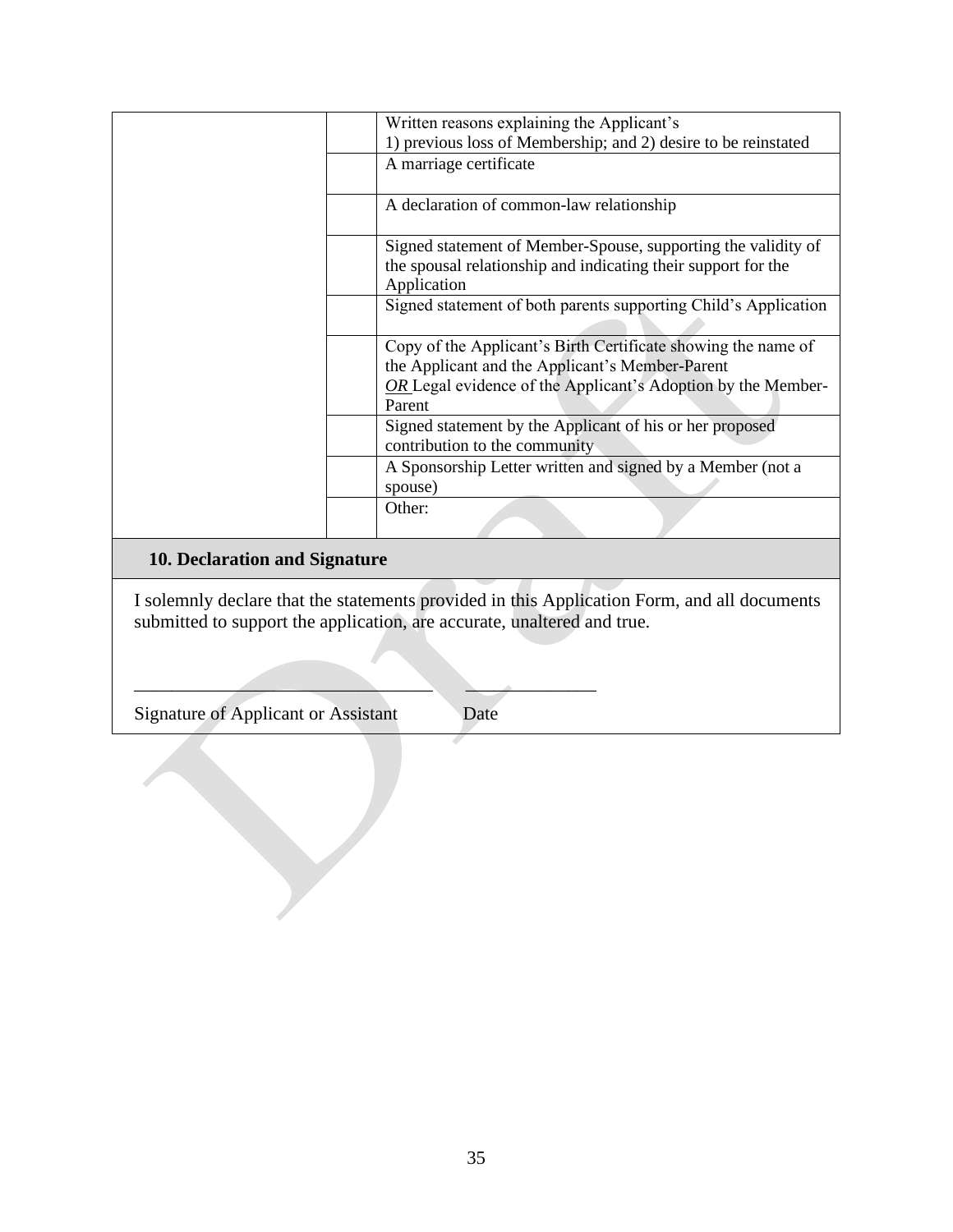# **SCHEDULE E: SUPPORTING DOCUMENTATION FOR APPLICATION**

<span id="page-35-0"></span>Pursuant to Section 6.2 [*Supporting Documentation*] of the Code, the table below sets out the required supporting documentation for Applications submitted under each Eligibility Criterion for Applicants.

| <b>Required Supporting Documents</b><br>$X = required$                                                                                                                                              | Former<br>Member<br>s. $4.6(a)$ | Spouse<br>s. 4.6(b)     | Child of a<br>Spouse<br>s. $4.6(c)$ | Transfer or<br>person<br>with Status<br>s. $4.6(d)$ |
|-----------------------------------------------------------------------------------------------------------------------------------------------------------------------------------------------------|---------------------------------|-------------------------|-------------------------------------|-----------------------------------------------------|
| A valid government-issued identification card                                                                                                                                                       | $\times$                        | $\overline{\mathsf{X}}$ | $\times$                            | X                                                   |
| If Applicant is 18 years old or older, a Criminal<br>Record Check completed within the past six<br>months                                                                                           | $\times$                        | X                       | $\times$                            | $\times$                                            |
| Signed declaration that Applicant is not a<br>member of another Band<br>OR completed Renouncement from Other Band<br>Form                                                                           | $\times$                        | X                       | $\bm{\mathsf{X}}$                   | X                                                   |
| Evidence of Applicant's Indian Status<br>registration                                                                                                                                               | $\times$                        | X                       | $\times$                            | $\times$                                            |
| Written reasons explaining the Applicant's<br>1) previous loss of Membership, and 2) desire to<br>be reinstated                                                                                     | X                               |                         |                                     |                                                     |
| A marriage certificate or declaration of<br>common-law relationship                                                                                                                                 |                                 | $\times$                |                                     |                                                     |
| Signed statement of Member-Spouse,<br>supporting the validity of the spousal<br>relationship and indicating their support for the<br>Application                                                    |                                 | $\times$                |                                     |                                                     |
| Signed statement of both parents supporting<br>Child's Application                                                                                                                                  |                                 |                         | $\times$                            |                                                     |
| Copy of the Applicant's Birth Certificate<br>showing the name of the Applicant and the<br><b>Applicant's Member-Parent</b><br>OR Legal evidence of the Applicant's Adoption<br>by the Member-Parent |                                 |                         | $\times$                            |                                                     |
| Signed statement by the Applicant of his or her<br>proposed contribution to the community                                                                                                           | $\times$                        | $\boldsymbol{\times}$   |                                     | $\times$                                            |
| A Sponsorship Letter written and signed by a<br>Member (not a spouse)                                                                                                                               | $\times$                        | $\bm{\mathsf{X}}$       |                                     | $\bm{\times}$                                       |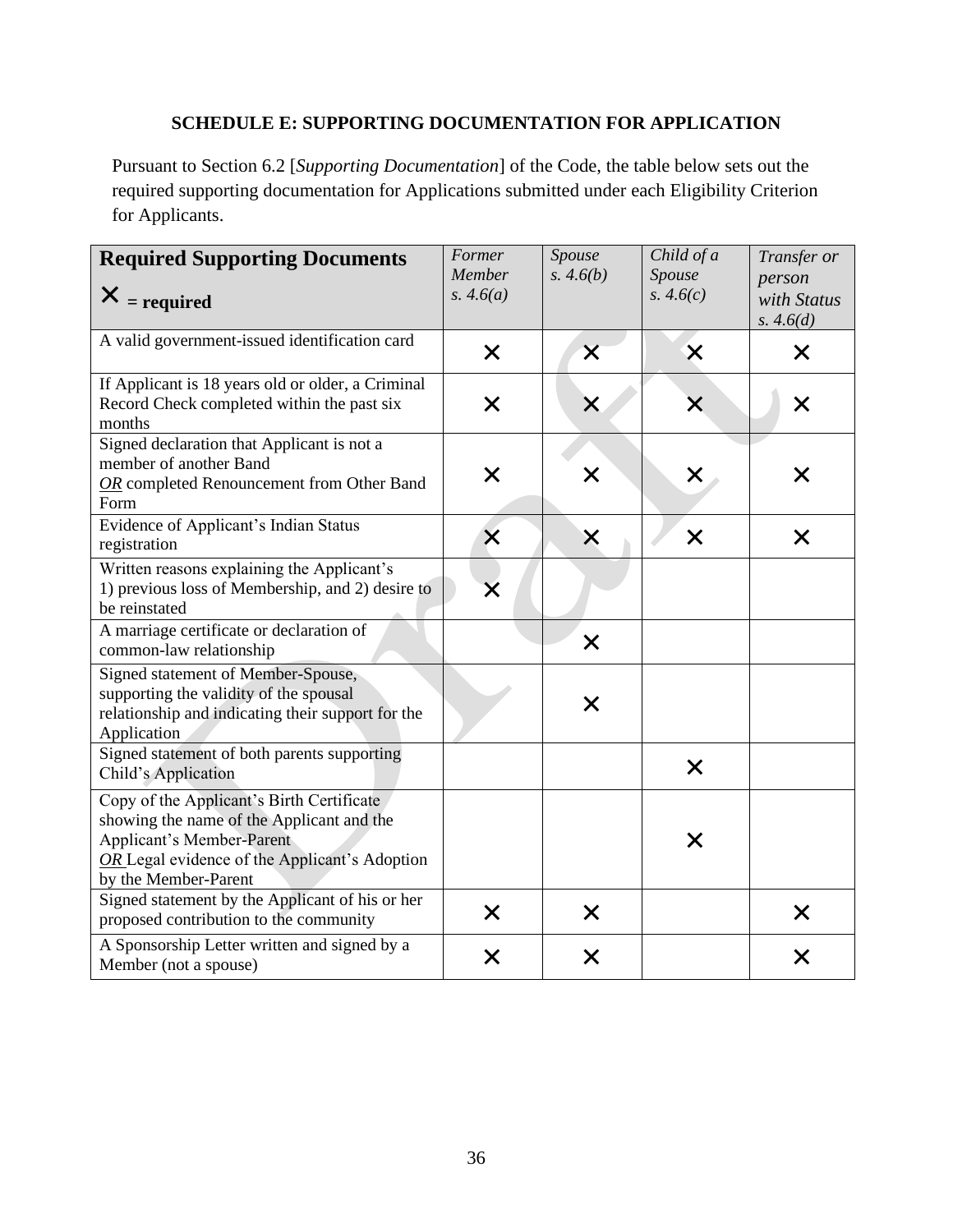### **SCHEDULE F: GUIDELINES FOR MEMBERSHIP DECISIONS**

<span id="page-36-0"></span>Pursuant to Sections 6.7 [*Membership Committee Reviews Application Package*] and 8.22 [*Guidelines for Membership Decisions*] of the Code, the Membership Committee will make Membership Decisions with consideration of the Guidelines for Membership Decisions below, which set out a non-exhaustive list of appropriate reasons for denying an Application, based on each Application Eligibility Criterion.

| Appropriate reasons for denying an<br><b>Application</b>                                                                                                                         | Former<br>Member<br>s. $4.6(a)$ | Spouse<br>s. $4.6(b)$ | Child of a<br>Spouse<br>s. $4.6(c)$ | Transfer or<br>person with<br><b>Status</b><br>s. $4.6(d)$ |
|----------------------------------------------------------------------------------------------------------------------------------------------------------------------------------|---------------------------------|-----------------------|-------------------------------------|------------------------------------------------------------|
| Not satisfied by supporting documents                                                                                                                                            | $\times$                        | $\times$              | X                                   | $\times$                                                   |
| Not satisfied by strength of Sponsorship<br>Letter or application support statement                                                                                              | $\times$                        | $\times$              | $\bm{\times}$                       | X                                                          |
| Not satisfied by Renouncement from<br>Other Band Form                                                                                                                            | $\bm{\times}$                   | X                     |                                     | X                                                          |
| Criminal record check causes concern of<br>possible risk to Spuzzum's community or<br>reputation                                                                                 | X                               | X                     | X                                   | X                                                          |
| Not satisfied by Applicant's reasons for<br>wanting to return to Spuzzum                                                                                                         | $\times$                        |                       |                                     |                                                            |
| Not satisfied that the Applicant would<br>make a positive contribution to Spuzzum<br>Nation or live according to Spuzzum<br>Nation's values or code of conduct, as<br>applicable |                                 | Х                     |                                     | Х                                                          |
| Not satisfied that the Applicant has<br>sufficient cultural or personal connection<br>to Spuzzum                                                                                 | $\times$                        |                       | X                                   | X                                                          |
| Not satisfied by the legitimacy of the<br>spousal relationship or by the spouse's<br>support for Application                                                                     |                                 | X                     |                                     |                                                            |
| Concern for Spuzzum Nation's resources<br>or size of population                                                                                                                  | $\times$                        |                       | X                                   | X                                                          |
| Concern that Child will not be<br>meaningfully involved in Spuzzum's<br>Community                                                                                                |                                 |                       | X                                   |                                                            |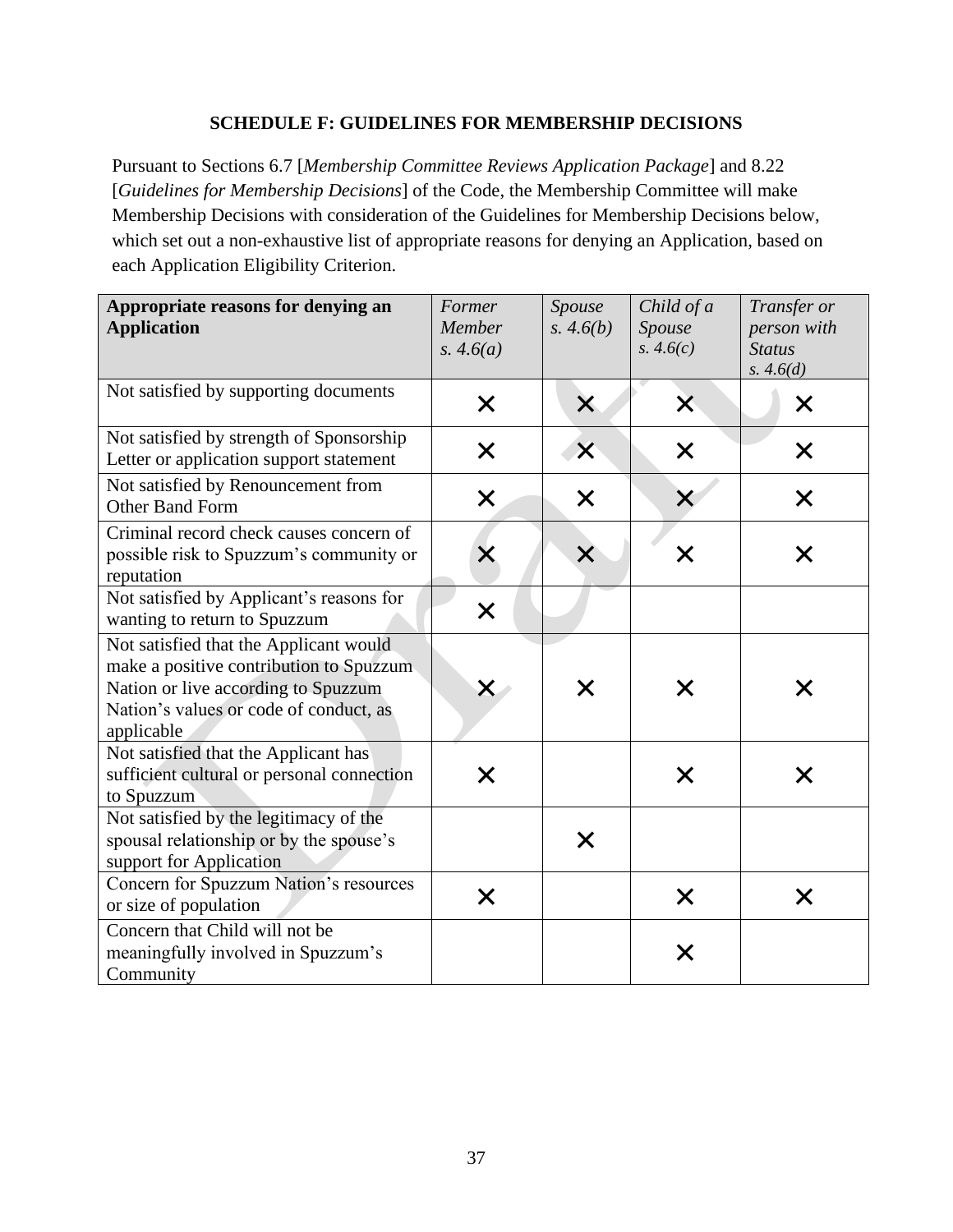# <span id="page-37-0"></span>**SCHEDULE G: RENOUNCEMENT FROM SPUZZUM FORM**

# SPUZZUM FIRST NATION MEMBER RENOUNCEMENT FORM

|                        | I, _________________________ [name], renounce my Membership in Spuzzum First Nation |
|------------------------|-------------------------------------------------------------------------------------|
| effective immediately. |                                                                                     |
|                        |                                                                                     |
|                        |                                                                                     |
|                        |                                                                                     |
|                        |                                                                                     |
|                        |                                                                                     |
|                        | Date:                                                                               |
|                        |                                                                                     |
| Witness signature:     |                                                                                     |
|                        |                                                                                     |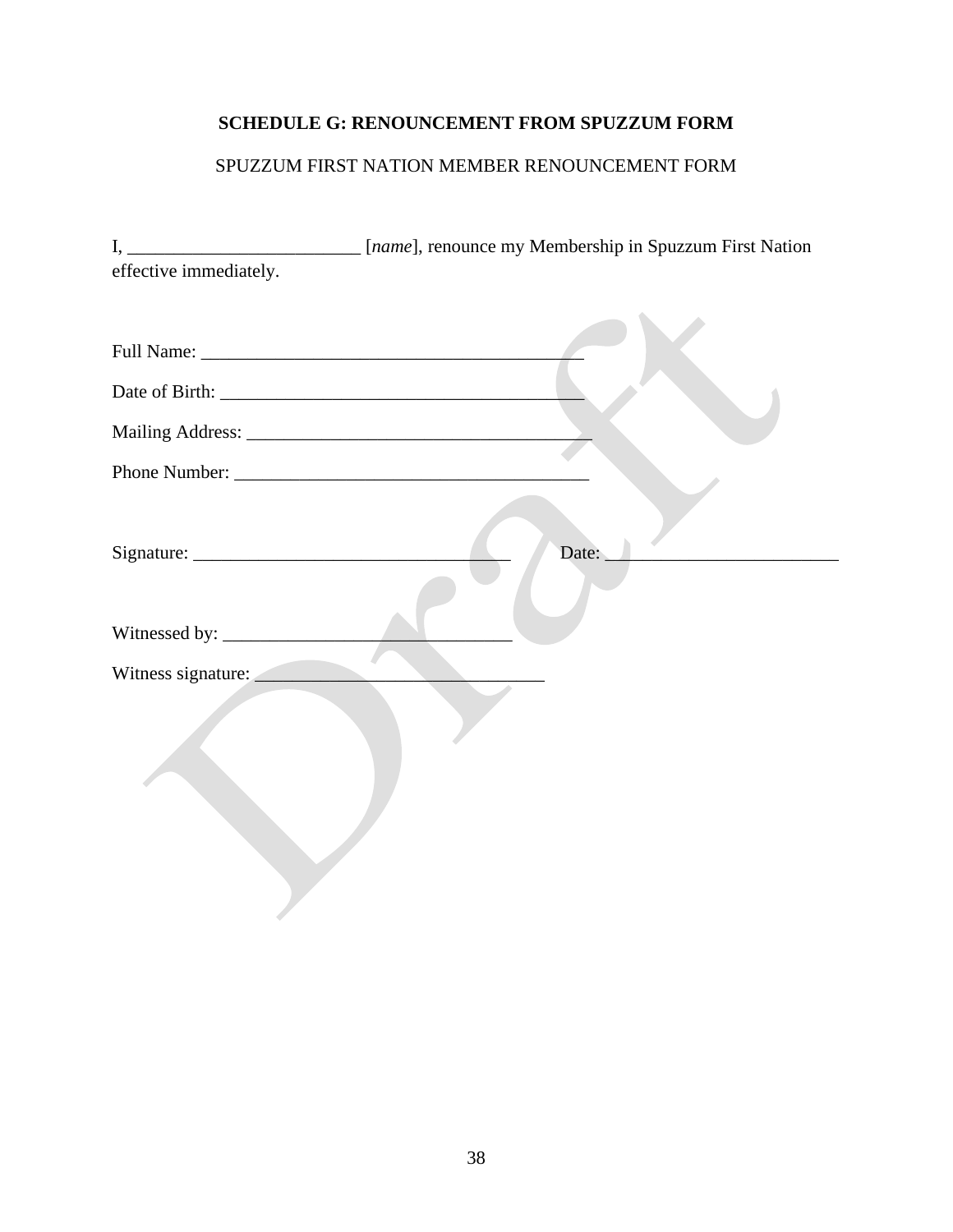# **SCHEDULE H: MEMBERSHIP COMMITTEE TERMS OF REFERENCE**

# <span id="page-38-0"></span>**1. Membership Committee**

1.1. The Membership Committee will consist of five Committee Members.

# **2. Aim of Diversity on Membership Committee**

- 2.1. It is the aim of Spuzzum Nation that the Membership Committee include Committee Members from diverse backgrounds, wherever possible including persons:
	- a) from various age groups, including an elder and a young person;
	- b) living both on-reserve and off-reserve; and
	- c) from various family groups.

# **3. Appointment of Committee Members**

- 3.1. Committee Members will be appointed to the Membership Committee approximately every four years, or as otherwise needed to fill a vacancy, at a duly convened Committee Appointment Meeting held either at Spuzzum Nation's annual general meeting or at a meeting called by Council for the purpose of appointing Committee Members.
- 3.2. A Committee Appointment Meeting will be held in such a manner as to permit Members' attendance by telephone, videoconference or other electronic means.
- 3.3. The Membership Clerk and Council will provide at least 30 days' notice to Membership of an upcoming Committee Appointment Meeting, or such other reasonable notice period as may be required by Spuzzum Nation's communications policy, if applicable.
- 3.4. At a Committee Appointment Meeting, the Members attending in person, by telephone, by videoconference or by other electronic means will deliberate and agree on a group of individuals to the Membership Committee, with consideration of the aim set out in section 2.1 of this Schedule.
- 3.5. If Members in attendance cannot reach consensus regarding Committee Member appointments, the Council may require the Eligible Voters in attendance to vote to determine the Committee Member appointments.
- 3.6. In order for a Member to confirm acceptance of his or her appointment to the Membership Committee, he or she must provide written acceptance of the position to the Membership Clerk and the Committee Member Oath of Office within 14 days of receiving notice of his or her appointment.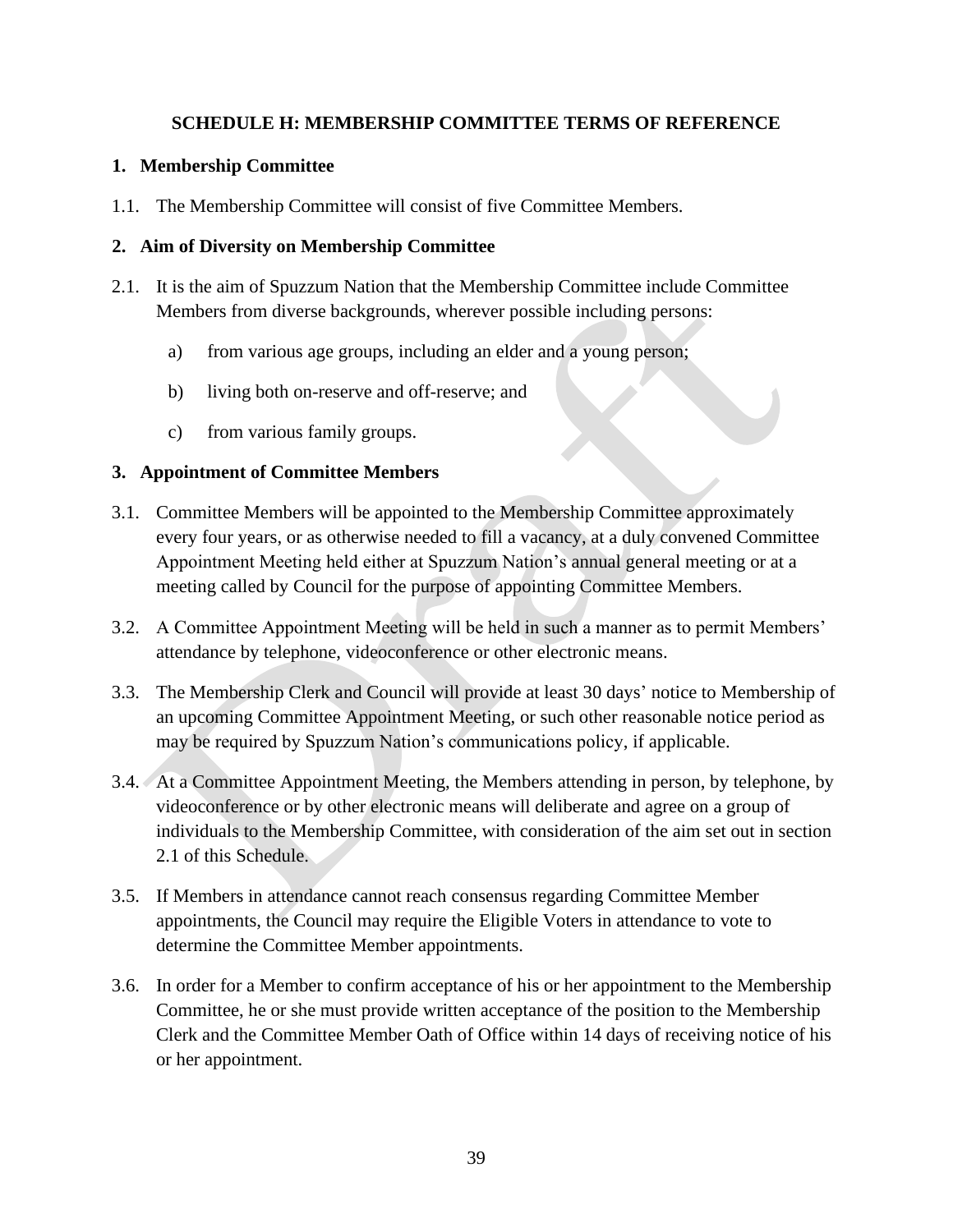3.7. Council may, by BCR, reasonably adjust the procedure for appointing Committee Members at the Committee Appointment Meeting, including to accommodate participation by telephone, videoconference or other electronic means.

# **4. Eligibility of Committee Members**

- 4.1. To hold a position as a Committee Member of the Membership Committee, a person must:
	- a) be a Member;
	- b) not be a Council Member;
	- c) provide written acceptance of the position to the Membership Clerk and sign the Committee Member Oath of Office; and
	- d) be appointed to the Membership Committee pursuant to section 3 of this Schedule.

# **5. Term**

- 5.1. The term of a Committee Member is approximately four years, or until new Committee Members are appointed pursuant to section 3 of this Schedule.
- 5.2. There is no restriction on a Committee Member holding consecutive terms.

# 6. **Removal and Vacancies**

- 6.1. A Committee Member may resign from his or her position by written notice to the Membership Committee, Membership Clerk and Council.
- 6.2. Council and a quorum of the Membership Committee may jointly decide to remove a Committee Member from his or her position if that Committee Member:
	- a) has missed three consecutive Membership Committee Meetings without Membership Committee approval; or
	- b) is otherwise failing to meet their duties as a Committee Member.
- 6.3. Council must fill a vacancy on the Membership Committee only if the Membership Committee cannot reliably achieve quorum at Membership Committee Meetings. Council may fill vacancies either by calling a Committee Appointment Meeting or by offering the position to a Member who volunteered to be a Committee Member at the previous Committee Appointment Meeting.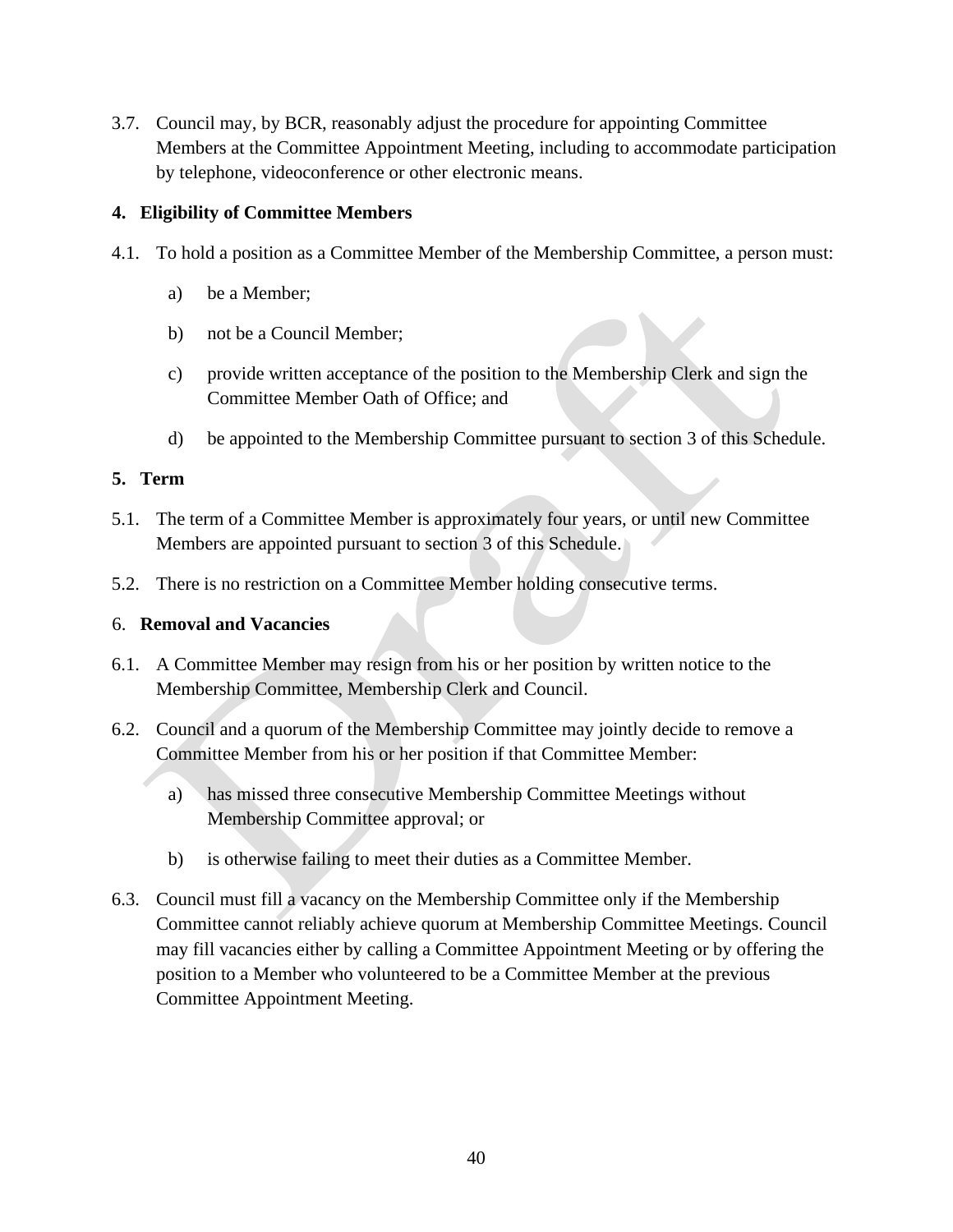### 7. **Membership Committee Meetings**

#### *Frequency*

- 7.1. The Membership Committee will hold Membership Committee Meetings:
	- a) at least once per year; and
	- b) within three months of receiving an Application for Membership or a Member's Proposal for Amendment.

#### *Membership Clerk*

- 7.2. The Membership Clerk will attend Membership Committee Meetings but may not vote in Membership Decisions.
- 7.3. The Membership Clerk will provide administrative support for Membership Committee Meetings, including preparing an agenda and recording the minutes of the Meeting.

#### *Procedure for Meetings*

- 7.4. At each Membership Committee Meeting, the Membership Committee will do the following:
	- a) appoint a chair and a note-taker to record minutes;
	- b) review the agenda;
	- c) review recent Registrations made by the Membership Clerk;
	- d) review and deliberate over Applications;
	- e) make Membership Decisions on Applications and draft supporting reasons;
	- f) review and discuss the operation and implementation of the Code;
	- g) review and consider any Proposals for Amendment to the Code; and
	- h) discuss any other relevant matters.

#### *Quorum*

- 7.5. Quorum for a Membership Committee Meeting will consist of three Committee Members.
- 7.6. Membership Decisions made by the Membership Committee must be agreed to by a quorum of the Membership Committee.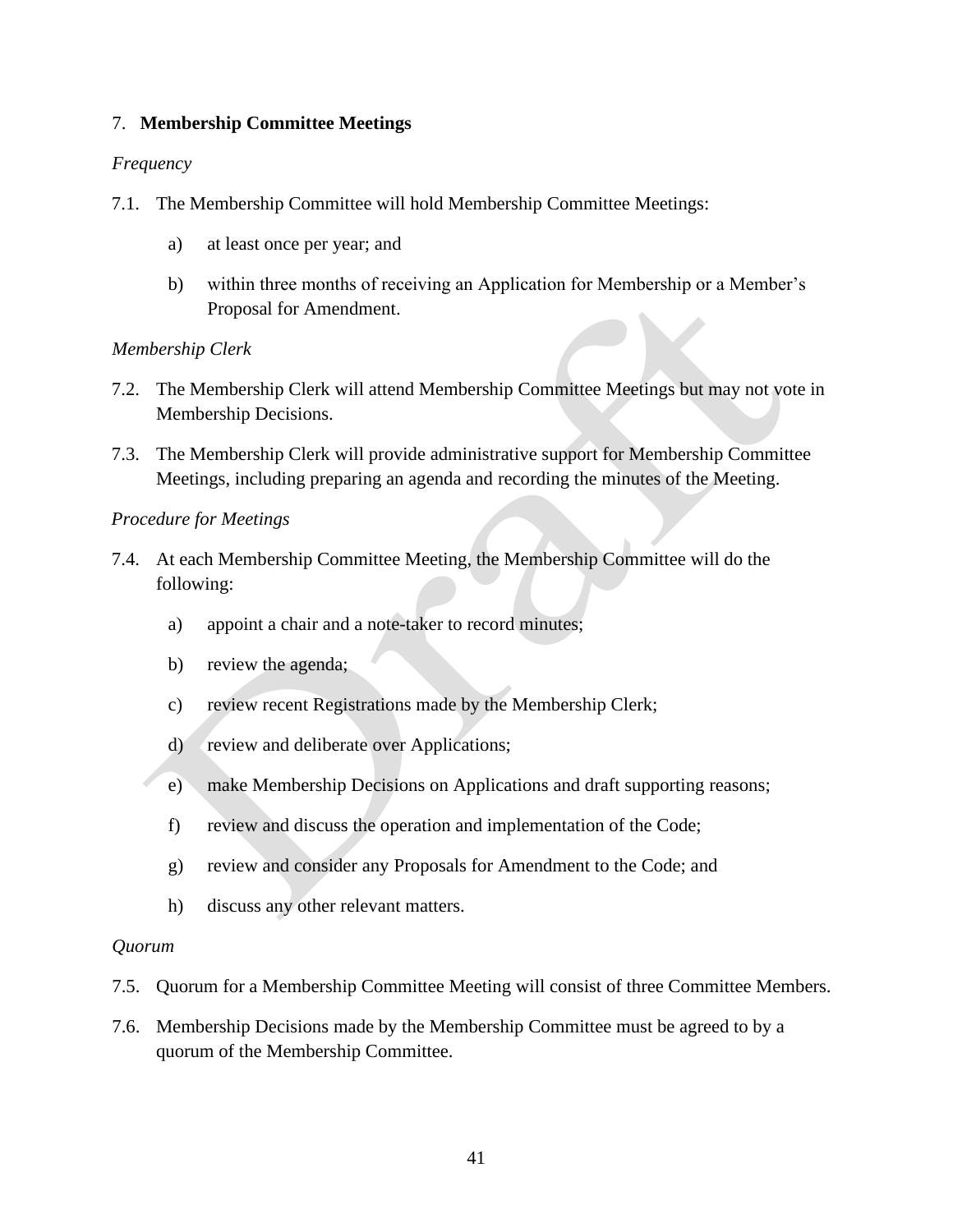# 8. **Confidentiality**

8.1. All information relating to Registrations and Applications provided to the Membership Committee will be maintained by Committee Members in a confidential manner.

# **9. Revisions to Terms of Reference**

9.1. The Membership Committee may recommend to Council reasonable revisions to these Terms of Reference. If in agreement, Council may adopt such revisions by BCR.